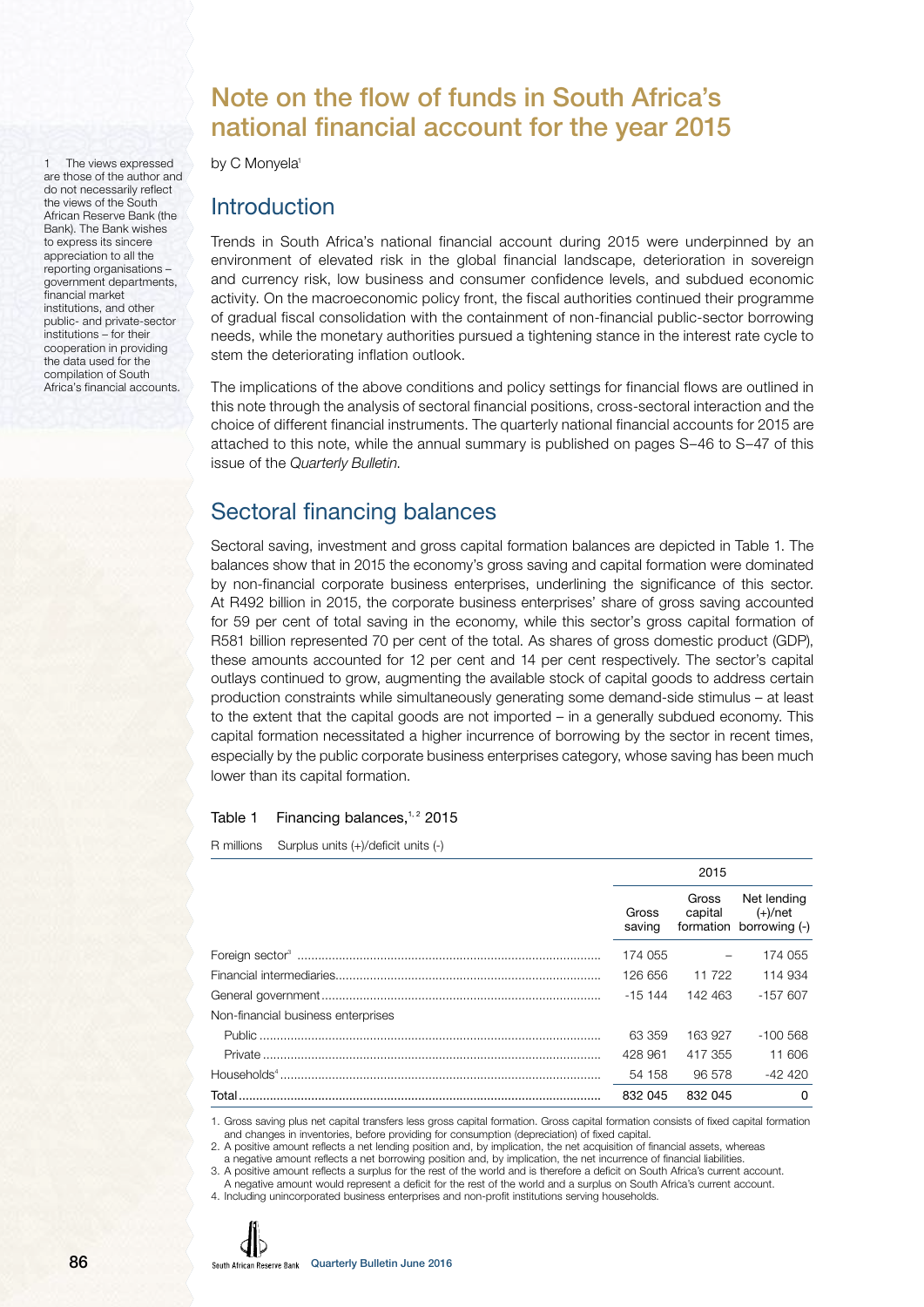Figure 1 provides a synopsis of the main inter-sectoral flow of funds across the broad sectors of the economy in 2015. It displays the general government's net borrowing position at R158 billion. From a surplus position of R18 billion in 2007, the general government's financing position moved to deficits in the subsequent years, as it sought to counteract the prolonged after-effects of the global financial crisis in the domestic economy and also maintain appropriate levels of spending on infrastructure and service delivery. To finance the shortfall in 2015, general government sourced funding from non-financial business enterprises and financial intermediaries. Conversely, in 2015 non-residents recorded a high net lending position of R174 billion towards the overall domestic economy, notwithstanding the increased intensity of global financial uncertainty and capital flight from many emerging-market economies. Non-residents channelled most of these funds to non-financial business enterprises, enabling them to bridge their shortfall of R89 billion in 2015. In turn, non-residents received R179 billion from financial intermediaries.





Note: Numbers may not balance perfectly due to rounding. The numbers inside the boxes represent the net lending (+) or borrowing (-) positions of the sectors, and those outside the boxes illustrate inter-sectoral flow of funds and the direction of flows. To calculate the net lending or borrowing position of each sector, inflows are treated as negatives and outflows as positives.

Among the most commonly used financial instruments for intermediation are cash and deposits, loans, fixed-interest securities and shares. Prior to 2009, shares and fixed-interest securities played a significantly less important role, as shown in Figure 2. The usage of cash and deposits averaged 25 per cent of the total flow of funds intermediated over the period 2000 to 2008, whereas loans accounted for 21 per cent. By contrast, shares and fixed-interest securities recorded 6 per cent and 5 per cent respectively. In 2015, the degree of dispersion between the usage of these financial instruments reduced markedly, with the most used instrument, namely cash and deposits, accounting for 17 per cent of total flows, and the least used, ordinary shares, representing a level of 10 per cent.

This trend mirrored an increased participation by general government and corporate business enterprises sectors after the global financial crisis, as they issued a substantial amount of debt and equity securities due to heightened expenditure obligations. In 2015 the usage of loans and market-based financial instruments moderated from the 2014 levels, reflecting stricter lending criteria, subdued income levels and higher investor risk aversion, while cash and deposits increased slightly against the background of a gradual upward interest rate cycle.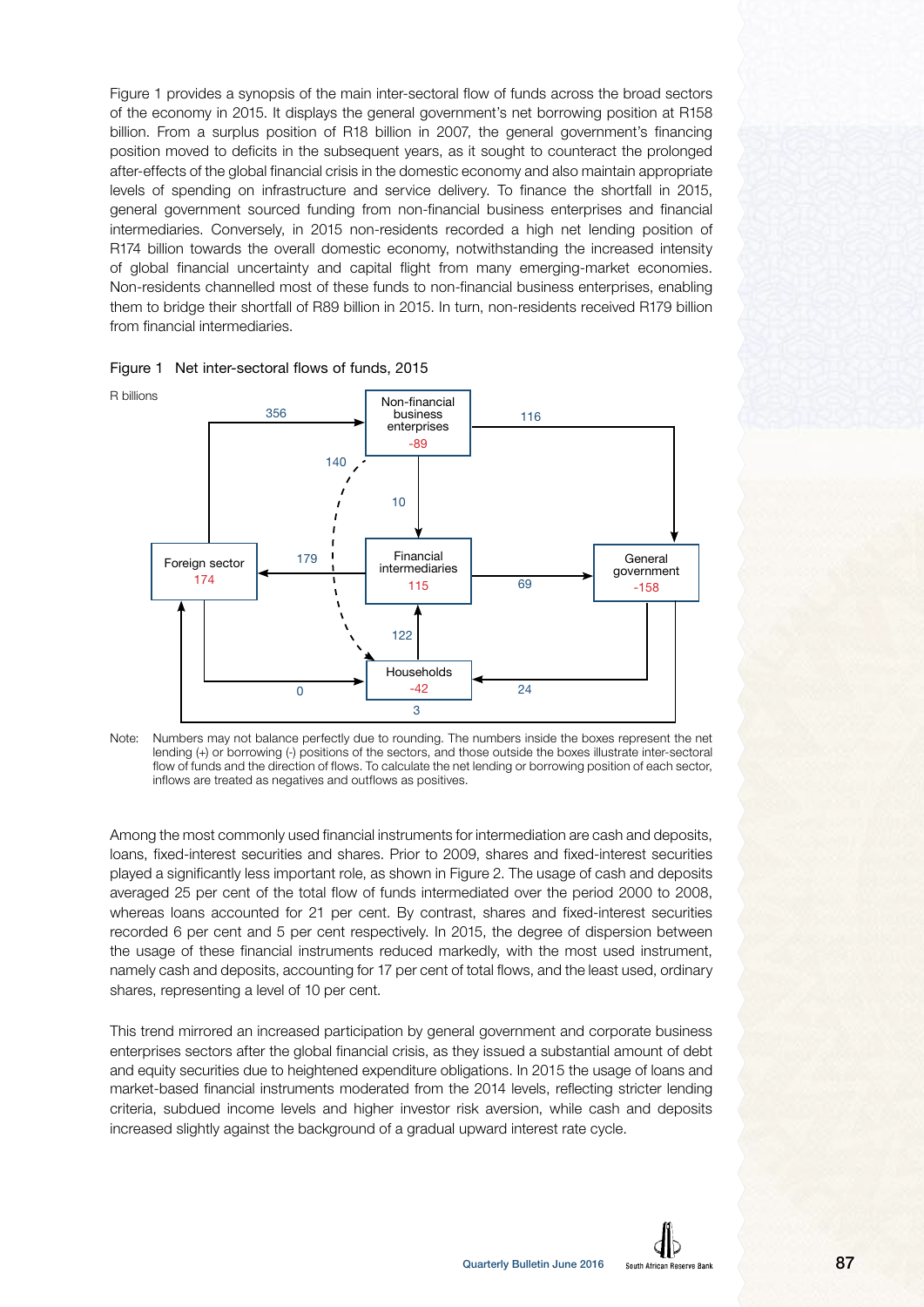



# Sectoral analysis

This section analyses how the sources and uses of funds evolved in each of the main institutional sectors during 2015. Sectors with surplus financing positions acquired financial assets, while those with deficit positions accumulated financial liabilities. The choice of financial instruments was influenced by the regulatory environment, institutional investment and funding policies, relative risk-return profiles and macroeconomic policy, among other things.

## Foreign sector

Non-residents continued to fund domestic economic sectors in 2015, bridging the collective local financing gap of R174 billion. A mix of financial instruments was used to channel funds to the domestic economy, including shares, bonds and long-term loans. Most of the funds were channelled through shares and long-term loans at R89 billion and R54 billion respectively during 2015. Non-residents continued to invest despite weak domestic economic activity and increased risk aversion towards emerging-market economies in the international investment community.



Figure 3 Inflows from non-residents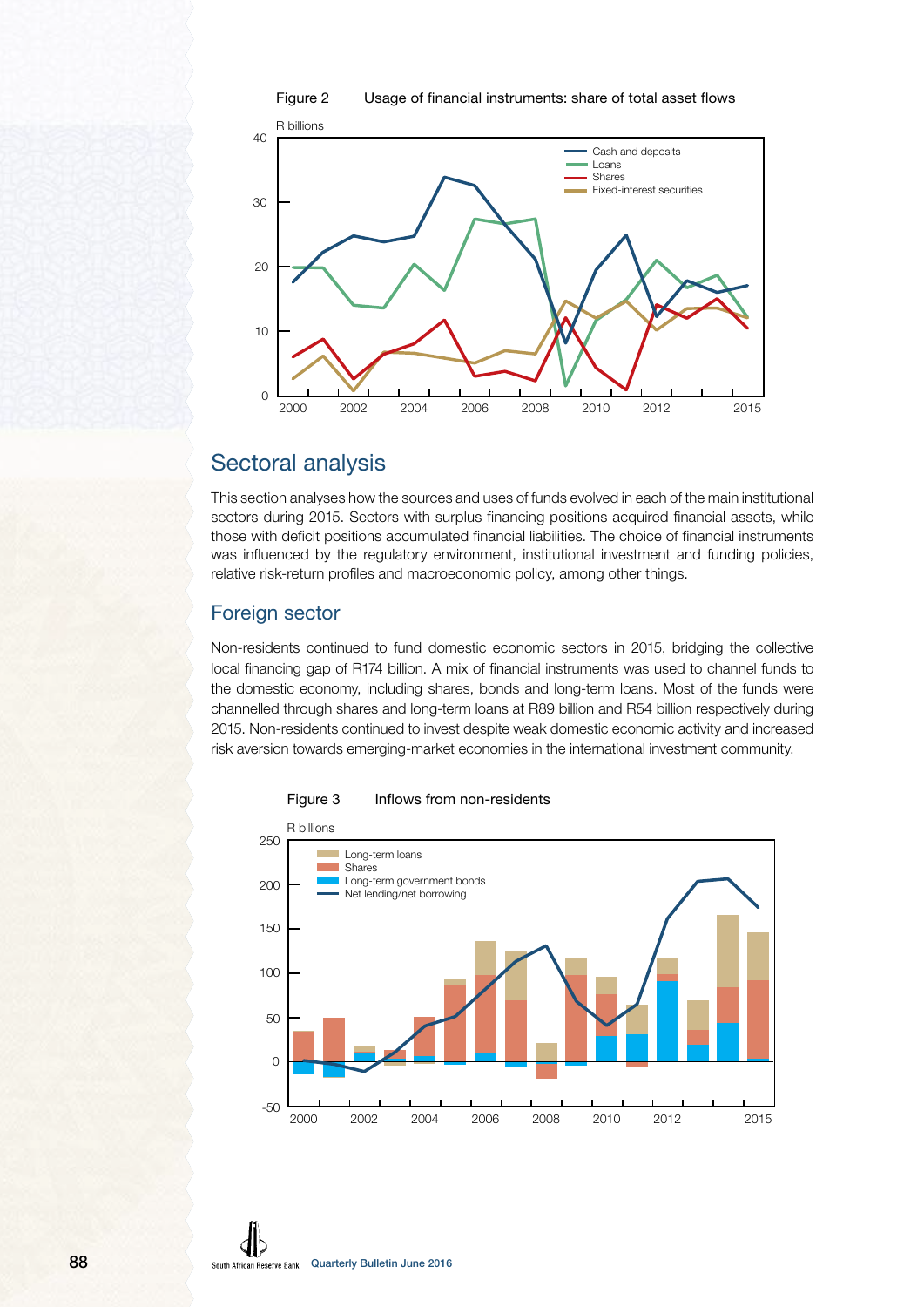# Financial intermediaries $2$

Financial intermediaries sourced funding largely through deposit-taking of R377 billion and collecting life premiums and pension fund contributions of R88 billion in 2015. As a share of total sectoral flows, these key sources of funding jointly represented 60 per cent. Most of the deposits were received from the private non-financial corporate business enterprises and households. The two sectors also contributed substantially towards life and pension fund receipts, making them a crucial source of funding for financial intermediaries. In turn, financial intermediaries channelled these funds through various financial asset claims, including the acquisition of bonds, shares and credit extension.

The intermediaries acquired bonds worth R261 billion and shares of R144 billion during 2015, enabling the general government and non-financial corporate business sectors to finance their payment commitments. An amount of R249 billion was also channelled through bank loans and advances and mortgage loans, mostly towards non-financial corporate business enterprises and households. However, the overall intermediation through credit extension increased at a slower pace at R223 billion in 2015, down from its level of R255 billion in 2014. At the same time, the intermediaries' official investment in gold and foreign-exchange reserves dwindled over the past few years from a high of R33 billion in 2011, recording a net sale of R9 billion in 2015.



## General government

In 2015 the general government sector's net borrowing needs increased to R158 billion, from R155 billion a year earlier. Allowing for inflation this entails a significant reduction in real terms in 2015. Consistent with the Minister of Finance's acknowledgement of a tight fiscal space and announcement in the budget speech in February 2016 of plans to reduce unnecessary spending over the medium term, this sector's deficit is expected to narrow further in real terms and as a percentage of GDP. To finance the shortfall in 2015, government raised funds in the domestic market mainly using long-term bonds. The bulk of the R153 billion raised through long-term bond issuances was absorbed by banks, insurers and retirement funds. Over the same period, a net amount of R13 billion in Treasury bills was redeemed.

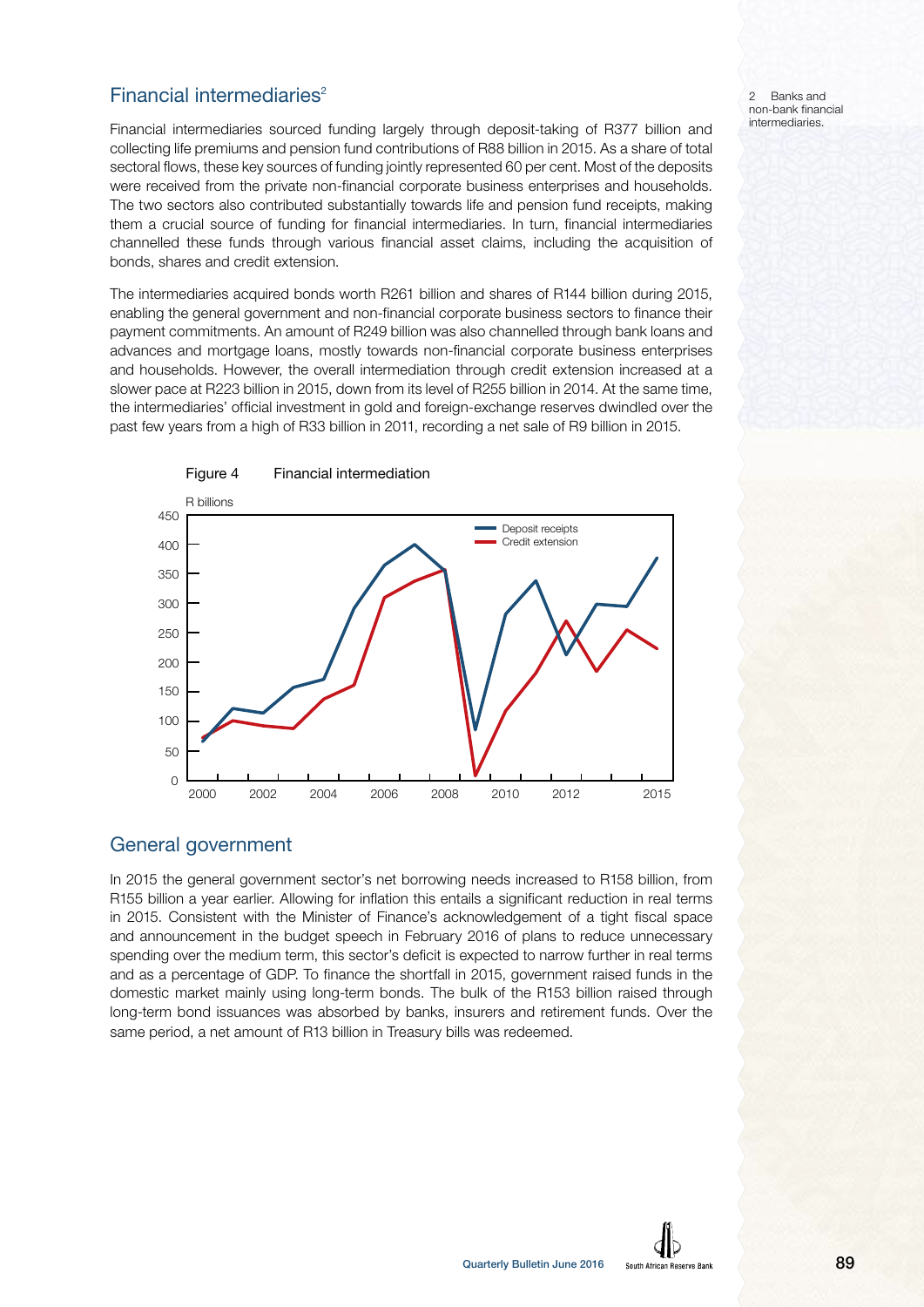

#### Figure 5 General government financing

## Non-financial corporate business enterprises

Non-financial corporate business enterprises' net financial position registered a deficit of R89 billion in 2015. The shortfall was mainly financed through the issuance of shares and bonds and the taking up of bank loans and advances. A significant amount was also obtained through mortgage borrowing for commercial property financing. This continued incurrence of more debt by the non-financial corporate business sector augmented its internal funding sources to defray its spending requirements. Capital spending in the electricity, transport and logistics domain, driven mainly by public enterprises, continued to underpin a large part of the net borrowing by this sector.

#### Box 1 Leverage developments in the non-financial corporate business enterprises sector

As in many other emerging-market economies the local corporate business enterprises' leverage, defined as total borrowing as a ratio of total liability flows, trended upwards after 2009. The corporates' leverage trended higher from 9 per cent in 2000 to a peak of 66 per cent in 2007, which coincided with the overall high indebtedness in the economy during the build-up towards the global financial crisis. It receded to a low of 15 per cent in 2009 in response to the crisis. However, the subsequent domestic monetary policy easing contributed to the resumption of an upward trend in corporate leverage, which reached 28 per cent in 2013 before declining to 15 per cent in 2015. Although inflows through bond issuances surpassed loans in 2015, the latter generally accounted for the bulk of corporate leverage over time.



#### Corporate business enterprises' leverage and capital outlays

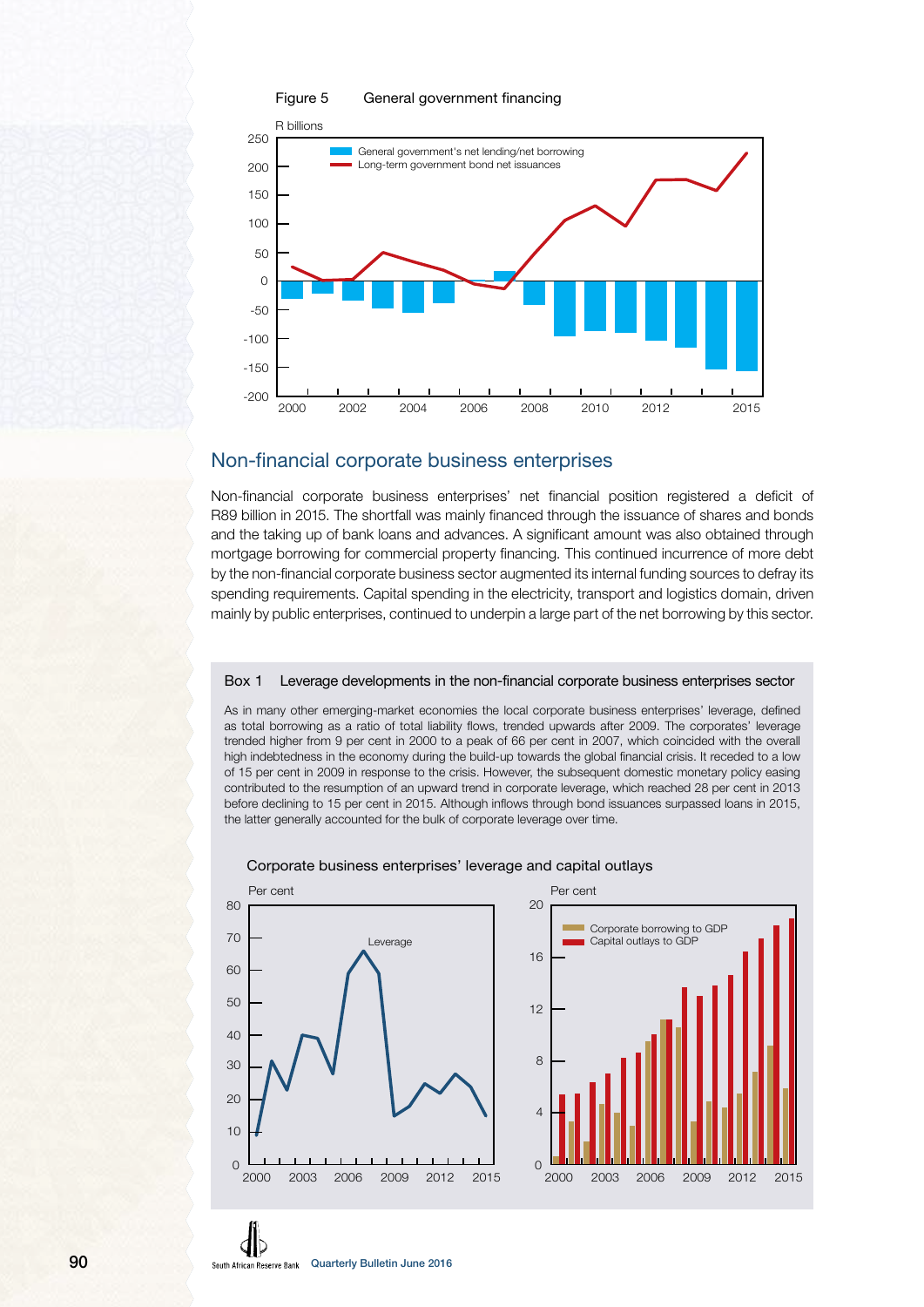The latest increase in corporate business enterprises' leverage was still below the levels seen before the crisis, but necessary as it partly funded a substantial amount of capital spending, as shown in the graph on the previous page. Furthermore, corporate business enterprises' gross saving level increased markedly to R492 billion in 2015, thereby displaying this sector's operational resilience. As a ratio of gross domestic product, corporate borrowing was 6 per cent in 2015.

# **Households**

The household sector's accumulation of liabilities increased in 2015 as its uptake of loans rose by R76 billion. The composition of household borrowing changed since 2009, with bank loans and advances outstripping mortgage borrowing, in spite of still relatively low interest rates. Among other things, the favourable interest rate environment was countervailed by tighter lending criteria, lower income levels, and greater caution among consumers. This meant that the accumulation of real estate as a key physical wealth-generating asset in the households' balance sheet was very slow, and suggested that other factors, including higher income growth, were needed to reignite households' demand for mortgage borrowing. However, in 2015 mortgage borrowing at R39 billion exceeded bank loans and advances of R28 billion. On the asset side of the balance sheet, households continued to acquire more deposits. However, it was adversely impacted by muted employment gains and an episode of resignation and withdrawal of retirement savings by a number of public servants, owing to misunderstanding and fears related to the 2015 Taxation Laws Amendment Bill.



#### Figure 6 Household borrowing

# Summary and conclusion

The 2015 flow of funds in South Africa reflected a generally subdued economy in need of a more certain global and domestic economic environment with better income prospects. Furthermore, it displayed limited fiscal space necessitating gradual fiscal consolidation rather than countercyclical intervention, and a monetary policy faced with upside inflationary risks against the background of weak economic activity. Below are the highlights of the analysis for the year 2015:

- Foreign-sector inflows continued to augment domestic saving against the backdrop of reduced emerging-market economies inflows.
- Despite some slowdown, credit extension by financial intermediaries remained at high levels, partly due to non-financial corporate business enterprises' uptake of loans.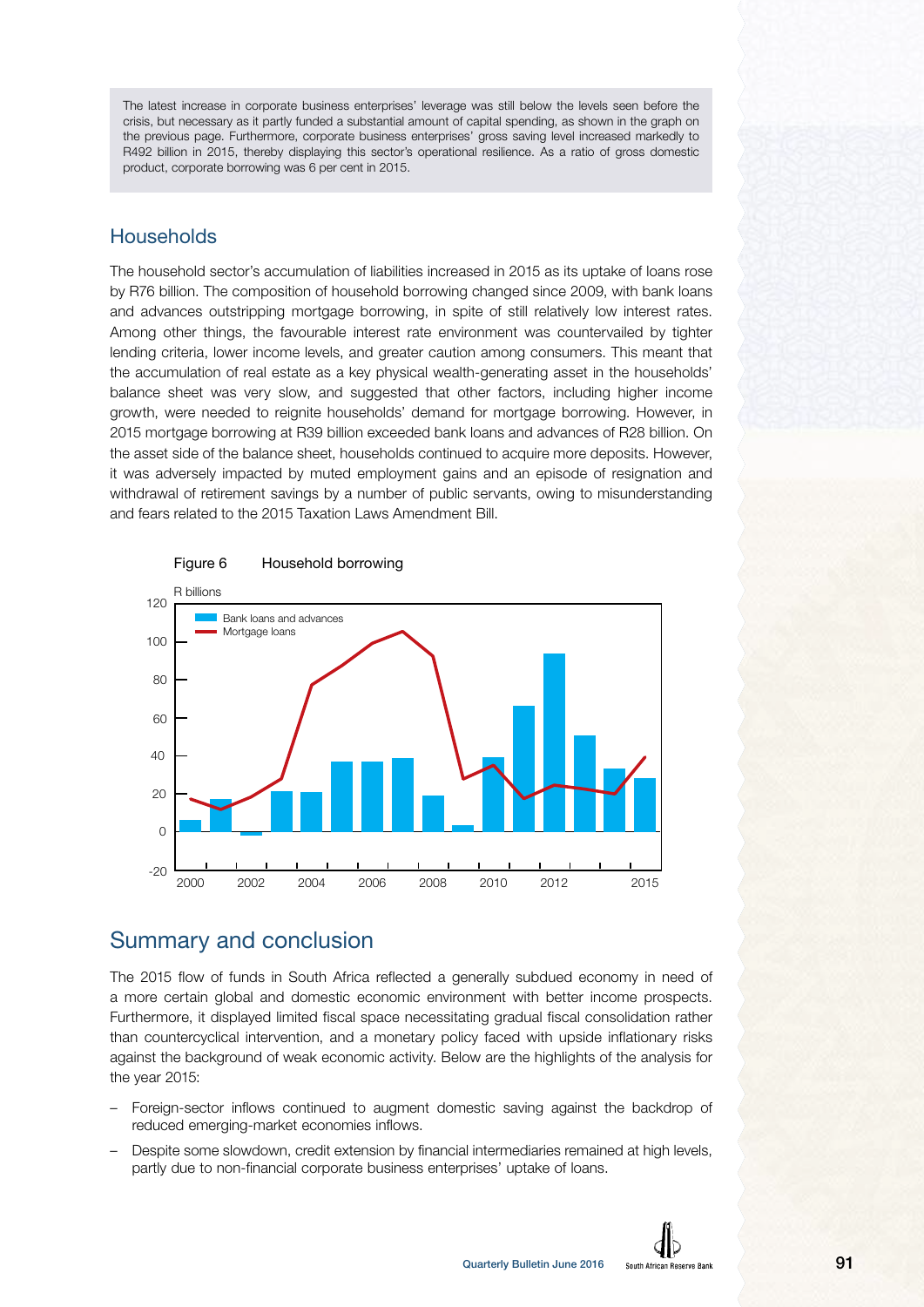- The general government sector's net borrowing position remained elevated amid increased spending needs in an environment of slow economic activity.
- Non-financial corporate business enterprises' gross saving and capital formation continued to play a dominant role.
- The household sector's acquisition of mortgage loans improved.

# **Bibliography**

International Monetary Fund. 2015. Global Financial Stability Report – Vulnerabilities, Legacies and Policy Challenges: Risks Rotating to Emerging Markets, October. Washington DC: International Monetary Fund.

Monyela, C and Nhleko, Z. 2013. 'Note on the flow of funds in South Africa's national financial account for the year 2012'. Quarterly Bulletin, No. 268, June. Pretoria: South African Reserve Bank: 76–89.

Monyela, C and Nhleko, Z. 2012. 'Note on the flow of funds in South Africa's national financial account for the year 2011'. Quarterly Bulletin, No. 264, June. Pretoria: South African Reserve Bank: 68–81.

Nhleko, Z and Meyer, D H. 2007. 'Note on flow of funds in South Africa's national financial accounts for the year 2005'. Quarterly Bulletin, No. 139, March. Pretoria: South African Reserve Bank: 67–76.

South African Reserve Bank. Quarterly Bulletin, various issues.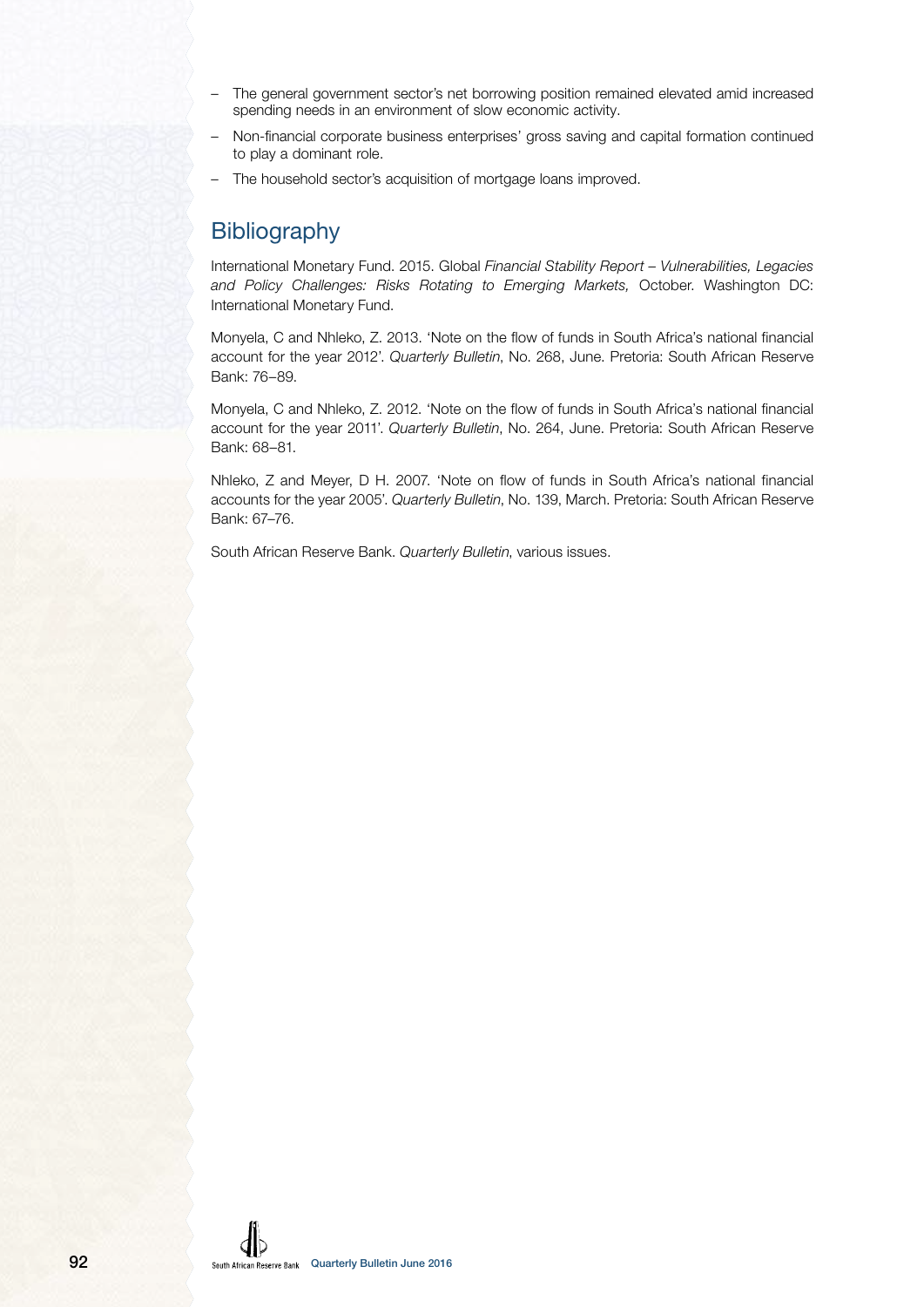# Flow of funds tables

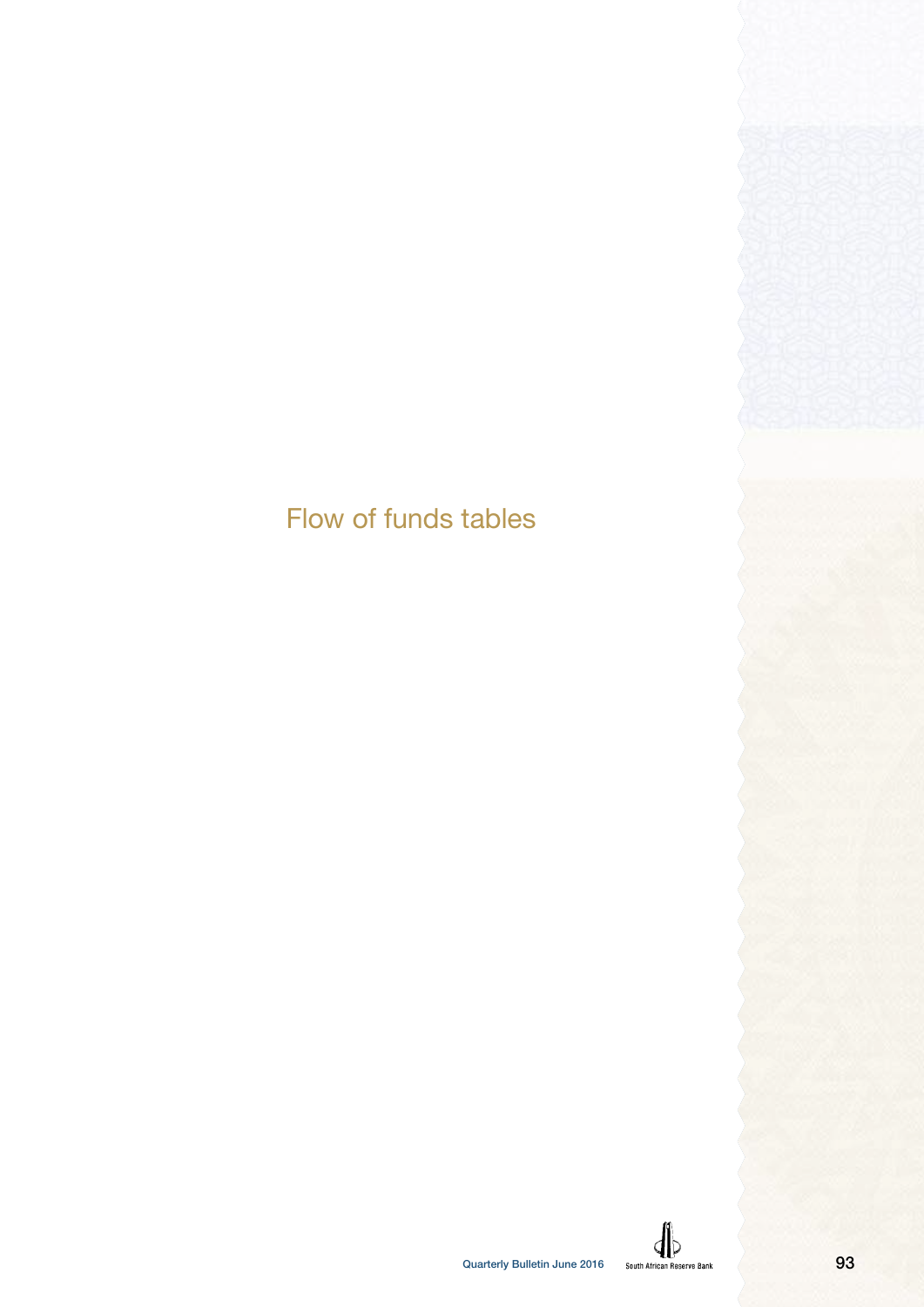#### National financial account Flow of funds for the first quarter  $2015<sup>1</sup>$

R millions

|                                                                                                                                                                                                  |                   |                               |                      |                                          |                              |                                             |        | Financial intermediaries                         |                      |                                     |                   |                           |
|--------------------------------------------------------------------------------------------------------------------------------------------------------------------------------------------------|-------------------|-------------------------------|----------------------|------------------------------------------|------------------------------|---------------------------------------------|--------|--------------------------------------------------|----------------------|-------------------------------------|-------------------|---------------------------|
| Sectors                                                                                                                                                                                          | Foreign<br>sector |                               |                      | Monetary<br>authority                    |                              | Other monetary<br>institutions <sup>2</sup> |        | Public<br>Investment<br>Corporation <sup>3</sup> |                      | Insurers and<br>retirement<br>funds | financial         | Other<br>institutions     |
| Transaction items                                                                                                                                                                                | S                 | U                             | S                    | U                                        | S                            | U                                           | S      | U                                                | S                    | U                                   | S                 | U                         |
| Consumption of fixed capital <sup>4</sup><br>2.<br>З.<br>Gross capital formation <sup>4</sup><br>4.                                                                                              | 47 688<br>44      | 102                           | 118<br>16            | 32                                       | 15 661<br>3426               | 1 0 1 0                                     |        |                                                  | 8816<br>430          | 262                                 | 4 3 9 6<br>800    | 294                       |
| 5. Net lending (+)/net borrowing (-) (S)<br>Net financial investment $(+)$ or $(-)$ $($ U $)$<br>6.                                                                                              | 47 630            | 47 630                        | 102                  | 102                                      | 18077                        | 18 077                                      |        |                                                  | 8984                 | 8984                                | 4 9 0 2           | 4 9 0 2                   |
| 7. Net incurrence of financial liabilities<br>8. Net acquisition of financial assets                                                                                                             | $-50735$          |                               | 2 4 8 2              |                                          | 177 681                      |                                             | 30 334 |                                                  | 43 174               |                                     | 102 857           |                           |
|                                                                                                                                                                                                  |                   | $-3105$                       |                      | 2 5 8 4                                  |                              | 195 758                                     |        | 30 334                                           |                      | 52 158                              |                   | 107 759                   |
| 9. Gold and other foreign reserves<br>10. Cash and demand monetary deposits <sup>5</sup><br>11. Short/Medium-term monetary deposits <sup>5</sup><br>12. Long-term monetary deposits <sup>5</sup> | $-12286$          | $-4075$<br>5 3 5 6<br>$-1549$ | $-9079$<br>277<br>22 | $-12286$<br>2 1 6 4<br>15 073<br>1 2 6 0 | 33 971<br>$-10800$<br>41 678 | $-5877$                                     |        | $-681$<br>$-15082$<br>3 1 8 0                    |                      | 8782<br>$-9406$<br>958              |                   | 1700<br>3 0 4 7<br>30 263 |
| 13. Deposits with other financial institutions                                                                                                                                                   | 907               | 123                           |                      |                                          |                              | 7 3 2 8                                     |        | 3758                                             |                      | $-15100$                            | 7 7 9 1           | 907                       |
| 14. Deposits with other institutions                                                                                                                                                             | $-3839$           |                               |                      |                                          |                              | 14 217                                      | 30 334 | $-1910$                                          | $-1910$              | 25 9 25                             |                   | 28 017                    |
|                                                                                                                                                                                                  | $-1107$           |                               |                      | $-101$                                   |                              | $-10922$                                    |        |                                                  |                      | 137                                 |                   | $-6418$                   |
|                                                                                                                                                                                                  | 4 6 2 3           |                               |                      | 8446                                     | 1 1 2 3                      | $-711$                                      |        | $-715$                                           |                      | 261                                 | 3012              | $-1091$                   |
| 17. Bank loans and advances<br>18. Trade credit and short-term loans                                                                                                                             | 10981<br>29 260   | 48 318                        | 377<br>345           | -16 946<br>$-202$                        | $-375$<br>50 157             | 85 1 23<br>4 2 5 8                          |        |                                                  | $\mathbf{1}$<br>5851 | 299                                 | 22 913<br>$-4731$ | 826                       |
| 19. Short-term government bonds                                                                                                                                                                  |                   |                               |                      | 70                                       |                              | 7650                                        |        | $-5003$                                          |                      | $-13964$                            |                   | -9 072                    |
| 20. Long-term government bonds                                                                                                                                                                   | 246               | 2 0 5 1                       |                      |                                          |                              | 1 3 2 0                                     |        | 12794                                            |                      | 36 042                              |                   | 11 434                    |
| 21. Non-marketable government bonds <sup>6</sup>                                                                                                                                                 |                   | $-994$                        |                      | $-16031$                                 |                              |                                             |        |                                                  |                      |                                     |                   |                           |
| 22. Securities of local governments                                                                                                                                                              |                   |                               |                      |                                          |                              | 230                                         |        |                                                  |                      | -491                                |                   | 94                        |
| 23. Securities of public enterprises                                                                                                                                                             | $-1074$           | $-199$                        | 4 0 3 4              |                                          |                              | $-3366$                                     |        | 5 2 7 5                                          |                      | 196                                 | $-219$            | 6 270                     |
| 24. Other loan stock and preference shares                                                                                                                                                       | $-791$            | -624                          |                      |                                          | 2410                         | 24 577                                      |        | 3 300                                            | 360                  | 8 1 4 0                             | 666               | 4 891                     |
|                                                                                                                                                                                                  | 10838             | $-14558$                      |                      |                                          | 3948                         | $-341$                                      |        | 8 2 7 5                                          | 301                  | 92 506                              |                   | 48 141                    |
| 26. Foreign branch/head office balances                                                                                                                                                          |                   |                               |                      |                                          |                              |                                             |        |                                                  |                      |                                     |                   |                           |
|                                                                                                                                                                                                  | $-637$            | 15 964                        | 7 3 9 4              | 1                                        | $-117$                       |                                             |        |                                                  | -53                  | $-1403$                             | 1 6 9 4           | 3 3 4 5                   |
|                                                                                                                                                                                                  | $-4840$           |                               |                      |                                          |                              | 20 377                                      |        |                                                  | $-39$                | -52                                 | 2 7 2 7           | 875                       |
| 29. Interest in retirement and life funds <sup>7</sup>                                                                                                                                           |                   | $-1191$                       |                      |                                          |                              | 209                                         |        |                                                  | 20761                |                                     |                   |                           |
| 30. Amounts receivable/payable                                                                                                                                                                   | $-70126$          | -69 409                       | $-1.369$             | 16 521                                   | 36 368                       | 52 024                                      |        |                                                  | $-7522$              | -67 204                             | 56 468            | $-20746$                  |
|                                                                                                                                                                                                  | $-12890$          | 17 682                        | 481                  | 4615                                     | 18988                        | -254                                        |        | 17 143                                           | 25 318               | $-13351$                            | 12 402            | 5 207                     |
|                                                                                                                                                                                                  |                   |                               |                      |                                          | 330                          | -84                                         |        |                                                  | 106                  | $-117$                              | 134               | 69                        |

S = Sources, i.e., net increase in liabilities at transaction value.

U = Uses, i.e., net increase in assets at transaction value.

KB230

2. Including mutual banks and the Postbank. 3. Before April 2005 the Public Investment Commissioners.

4. As taken from the national income (and production) accounts.<br>5. Namely deposits with the South African Reserve Bank (including coin liabilities), Corporation for Public Deposits, banks, the Land Bank, mutual banks and

6. Non-marketable bonds and other Treasury bills. 7. Members' interest in the reserves of retirement and all insurance funds.

<sup>1.</sup> A negative amount reflects a decrease in that item. In the case of liabilities (sources) it denotes a reduction in the available sources of funds and in the case of assets (uses) it indicates an additional source<br>6 fund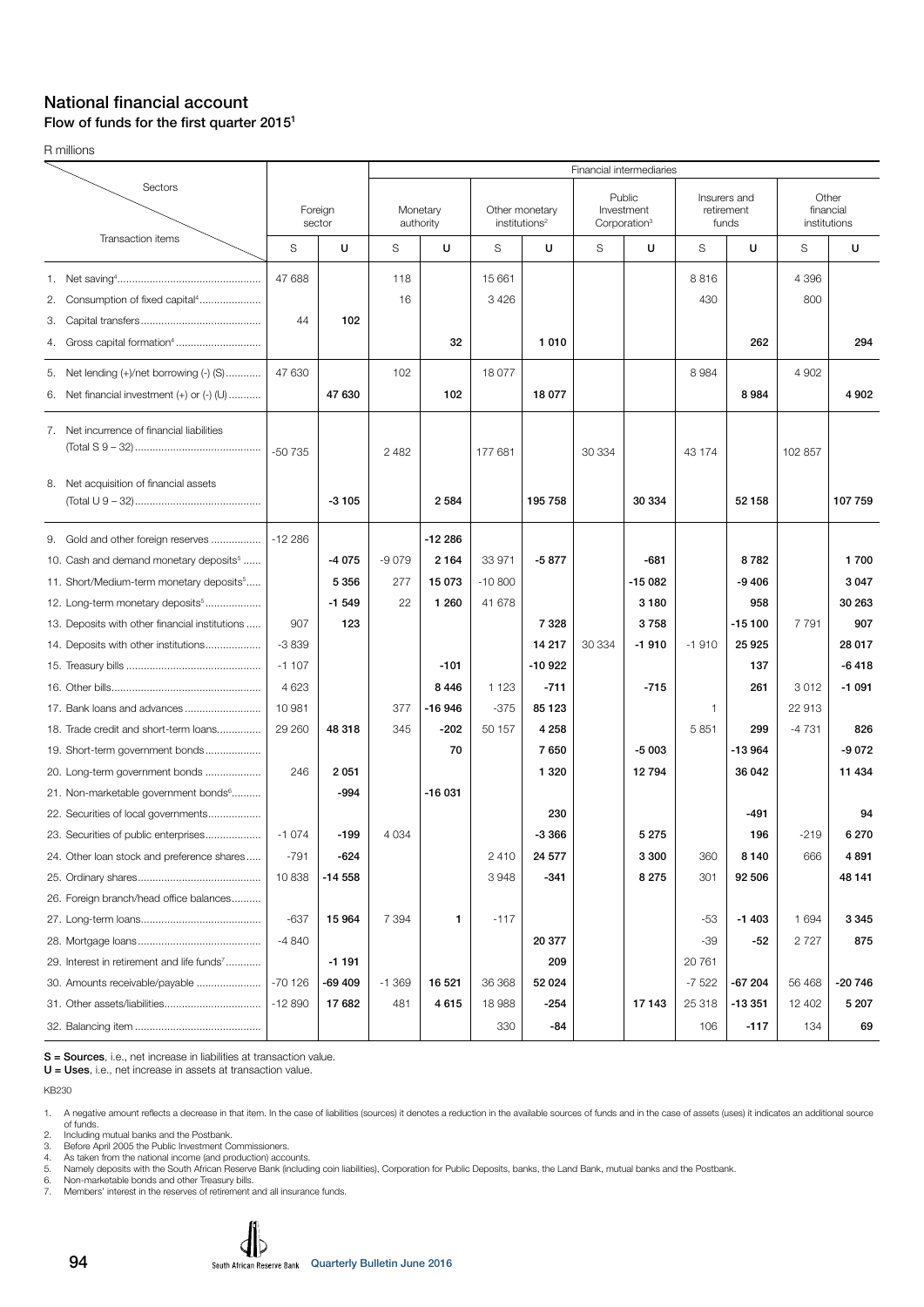## National financial account (continued) Flow of funds for the first quarter  $2015<sup>1</sup>$

R millions

|            |             | General government |                      | Corporate business enterprises |                  |         |                   |          |             |                |         |                                                                |
|------------|-------------|--------------------|----------------------|--------------------------------|------------------|---------|-------------------|----------|-------------|----------------|---------|----------------------------------------------------------------|
|            | Central     |                    |                      |                                |                  |         |                   |          |             |                |         | Sectors                                                        |
|            | and         |                    |                      |                                |                  |         |                   |          | Households, |                |         |                                                                |
| provincial | governments |                    | Local<br>governments |                                | Public<br>sector |         | Private<br>sector |          | etc.        |                | Total   |                                                                |
|            |             |                    |                      |                                |                  |         |                   |          |             |                |         | Transaction items                                              |
| S          | U           | S                  | U                    | S                              | U                | S       | U                 | S        | U           | S              | U       |                                                                |
| 21 449     |             | $-10793$           |                      | $-7079$                        |                  | 20 890  |                   | $-30840$ |             | 70 306         |         | 1. Net saving <sup>4</sup>                                     |
| 13781      |             | 5 1 2 1            |                      | 17491                          |                  | 79 436  |                   | 15 4 22  |             | 135 923        |         | 2.<br>Consumption of fixed capital <sup>4</sup>                |
|            | 21 7 22     | 14 691             |                      | 900                            |                  | 1 2 2 0 | 16                | 5013     | 28          | 21 868         | 21 868  | Capital transfers<br> 3.                                       |
|            | 16 360      |                    | 15718                |                                | 38 384           |         | 110 214           |          | 23 955      |                | 206 229 | 4. Gross capital formation <sup>4</sup>                        |
|            |             |                    |                      |                                |                  |         |                   |          |             |                |         |                                                                |
| $-2852$    |             | $-6699$            |                      | $-27072$                       |                  | $-8684$ |                   | $-34388$ |             |                |         | 5. Net lending (+)/net borrowing (-) (S)                       |
|            | $-2852$     |                    | $-6699$              |                                | $-27072$         |         | $-8684$           |          | -34 388     |                |         | Net financial investment $(+)$ or $(-)$ (U)<br>l 6.            |
|            |             |                    |                      |                                |                  |         |                   |          |             |                |         | Net incurrence of financial liabilities<br>7.                  |
| $-28210$   |             | 18 3 36            |                      | 42 186                         |                  | 243 020 |                   | 37 462   |             | 618 587        |         | $(Total S 9 - 32)$                                             |
|            |             |                    |                      |                                |                  |         |                   |          |             |                |         |                                                                |
|            |             |                    |                      |                                |                  |         |                   |          |             |                |         | Net acquisition of financial assets<br>8.                      |
|            | -31 062     |                    | 11 637               |                                | 15 114           |         | 234 336           |          | 3074        |                | 618 587 | (Total U 9 – 32)                                               |
|            |             |                    |                      |                                |                  |         |                   |          |             | $-12286$       |         | -12 286 9. Gold and other foreign reserves                     |
|            | -31 870     |                    | 5 207                |                                | 130              |         | 43 809            |          | 5603        | 24 892         |         | 24 892 10. Cash and demand monetary deposits <sup>5</sup>      |
|            | $-11308$    |                    | 9 0 51               |                                | 1670             |         | $-15734$          |          | 6810        | $-10523$       |         | -10 523   11. Short/Medium-term monetary deposits <sup>5</sup> |
|            |             |                    |                      |                                |                  |         |                   |          |             |                |         |                                                                |
|            | 707         |                    | 759                  |                                | $-1217$          |         | 1610              |          | 5729        | 41 700         |         | 41 700 12. Long-term monetary deposits <sup>5</sup>            |
|            |             |                    | 2 1 5 5              | $-2264$                        | 147              |         | 3456              |          | 3660        | 6434           | 6 434   | 13. Deposits with other financial institutions                 |
|            | 6879        |                    |                      |                                |                  | 56      | -48 972           |          | 485         | 24 641         | 24 641  | 14. Deposits with other institutions                           |
| $-17931$   |             |                    |                      |                                |                  |         | $-1734$           |          |             | $-19038$       | -19 038 | 15. Treasury bills                                             |
|            | 50          |                    |                      | $-1345$                        | 45               | $-131$  | 961               | $-36$    |             | 7 2 4 6        | 7 2 4 6 | 16. Other bills                                                |
| $-17157$   |             | $-1.308$           |                      | $-2601$                        |                  | 45 4 61 |                   | 9885     |             | 68 177         | 68 177  | 17. Bank loans and advances                                    |
| 197        | 1 0 4 6     | 1016               | 1 2 9 1              | 21 082                         | 9 2 4 0          | 19513   | 45 583            | 3 3 2 0  | 15 351      | 126 010        |         | 126 010   18. Trade credit and short-term loans                |
| $-20032$   |             |                    |                      |                                | 287              |         |                   |          |             | $-20032$       |         | -20 032   19. Short-term government bonds                      |
| 64 038     |             |                    |                      |                                | 650              |         |                   |          | $-7$        | 64 284         |         | 64 284 20. Long-term government bonds                          |
| $-17093$   |             |                    |                      |                                |                  |         |                   |          | -68         | $-17093$       |         | -17 093 $ 21$ . Non-marketable government bonds $6$            |
|            |             | $-167$             |                      |                                |                  |         |                   |          |             | $-167$         |         | -167 22. Securities of local governments                       |
|            | 697         |                    |                      | 6056                           |                  |         |                   |          | -76         | 8797           |         | 8797 23. Securities of public enterprises                      |
|            | 404         | -62                | 9                    | 16739                          | 1 1 8 4          | 11712   | -10 847           |          |             | 31 034         |         | 31 034 24. Other loan stock and preference shares              |
|            | 394         |                    |                      | 8515                           | $-4295$          | 56 960  | -49 560           |          |             | 80 562         |         | 80 562 25. Ordinary shares                                     |
|            |             |                    |                      |                                |                  |         |                   |          |             |                |         | 26. Foreign branch/head office balances                        |
| $-570$     | 8086        | 338                | 3                    | 6979                           | 460              | 2639    | $-8,588$          | 211      | 10          | 17878          |         | 17 878 27. Long-term loans                                     |
|            |             | $-4$               | -6                   | 222                            |                  | 12 844  |                   | 10 284   |             | 21 194         |         | 21 194 28. Mortgage loans                                      |
|            | -24         |                    |                      |                                | $-1834$          |         | 8 2 8 5           |          | 15316       | 20 761         |         | 20 761 29. Interest in retirement and life funds <sup>7</sup>  |
| 5982       | $-6123$     | 18 4 23            | 126                  | $-34473$                       | 9 1 4 5          | 44 626  | 197 607           | 13825    | -49 739     | 62 202         |         | 62 202 30. Amounts receivable/payable                          |
| $-25483$   |             | 75                 | $-6719$              | 23 207                         | -373             | 49 836  | 67 957            | $-27$    |             | 91 907         |         | 91 907 31. Other assets/liabilities                            |
| $-161$     |             | 25                 | -239                 | 69                             | $-125$           | $-496$  | 503               |          |             | $\overline{7}$ |         | 7 32. Balancing item                                           |

S = Sources, i.e., net increase in liabilities at transaction value.

U = Uses, i.e., net increase in assets at transaction value.

KB231

2. Including mutual banks and the Postbank.

3. Before April 2005 the Public Investment Commissioners. 4. As taken from the national income (and production) accounts.

5. Namely deposits with the South African Reserve Bank (including coin liabilities), Corporation for Public Deposits, banks, the Land Bank, mutual banks and the Postbank. 6. Non-marketable bonds and other Treasury bills.

7. Members' interest in the reserves of retirement and all insurance funds.

<sup>1.</sup> A negative amount reflects a decrease in that item. In the case of liabilities (sources) it denotes a reduction in the available sources of funds and in the case of assets (uses) it indicates an additional source<br>of fun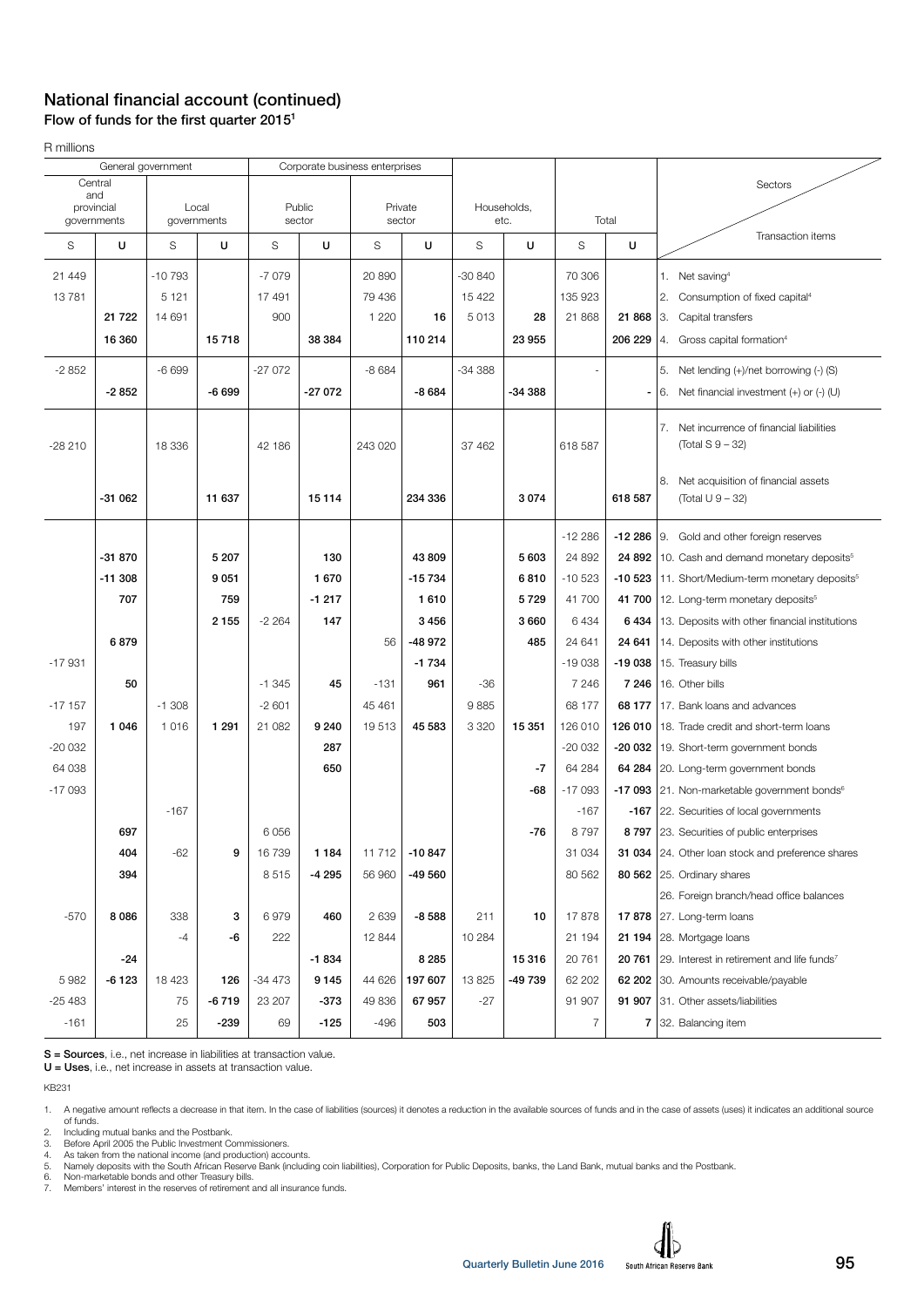#### National financial account Flow of funds for the second quarter 20151

R millions

|                                                                                                                                                                                                  |                                 |                             |                         |                                          |                         |                                             |        | Financial intermediaries                         |                                     |                                     |                                    |                               |
|--------------------------------------------------------------------------------------------------------------------------------------------------------------------------------------------------|---------------------------------|-----------------------------|-------------------------|------------------------------------------|-------------------------|---------------------------------------------|--------|--------------------------------------------------|-------------------------------------|-------------------------------------|------------------------------------|-------------------------------|
| Sectors                                                                                                                                                                                          | Foreign<br>sector               |                             | Monetary<br>authority   |                                          |                         | Other monetary<br>institutions <sup>2</sup> |        | Public<br>Investment<br>Corporation <sup>3</sup> | Insurers and<br>retirement<br>funds |                                     | Other<br>financial<br>institutions |                               |
| Transaction items                                                                                                                                                                                | S                               | U                           | S                       | U                                        | S                       | U                                           | S      | U                                                | S                                   | U                                   | S                                  | U                             |
| Consumption of fixed capital <sup>4</sup><br>2.<br>З.                                                                                                                                            | 23799<br>41                     | 103                         | $-932$<br>17            |                                          | 4 2 0 3<br>3558         |                                             |        |                                                  | 9743<br>525                         |                                     | 7 5 5 6<br>818                     |                               |
| Gross capital formation <sup>4</sup><br>4.                                                                                                                                                       |                                 |                             |                         | 37                                       |                         | 2891                                        |        |                                                  |                                     | 385                                 |                                    | 33                            |
| 5. Net lending (+)/net borrowing (-) (S)<br>Net financial investment $(+)$ or $(-)$ $($ U $)$<br>6.                                                                                              | 23737                           | 23 7 3 7                    | $-952$                  | $-952$                                   | 4 8 7 0                 | 4870                                        |        |                                                  | 9883                                | 9883                                | 8 3 4 1                            | 8 3 4 1                       |
| 7. Net incurrence of financial liabilities                                                                                                                                                       | -37 309                         |                             | 8 3 9 5                 |                                          | 16 5 65                 |                                             | 30 520 |                                                  | 19 368                              |                                     | 48 964                             |                               |
| 8. Net acquisition of financial assets                                                                                                                                                           |                                 | $-13572$                    |                         | 7443                                     |                         | 21 4 35                                     |        | 30 520                                           |                                     | 29 251                              |                                    | 57 305                        |
| 9. Gold and other foreign reserves<br>10. Cash and demand monetary deposits <sup>5</sup><br>11. Short/Medium-term monetary deposits <sup>5</sup><br>12. Long-term monetary deposits <sup>5</sup> | $-1.388$                        | 5426<br>$-11597$<br>$-1031$ | 5 4 4 6<br>$-168$<br>23 | $-1.388$<br>$-887$<br>$-1775$<br>$-1260$ | 619<br>47 931<br>45 148 | 1 206                                       |        | 472<br>564<br>3 0 5 7                            |                                     | $-6163$<br>$-1938$<br>5437          |                                    | 253<br>21 241<br>38 093       |
| 13. Deposits with other financial institutions<br>14. Deposits with other institutions                                                                                                           | 291<br>-7834<br>2 4 3 8<br>4511 | 25                          |                         | 100<br>9789                              | 191                     | $-179$<br>4 0 21<br>8 4 5 1<br>$-1391$      | 30 520 | 4 2 2 9<br>$-1400$<br>4 4 7 4                    | $-1400$                             | 1 1 9 5<br>29 182<br>$-1.388$<br>72 | 3 1 5 2<br>4 900                   | 291<br>10859<br>$-1174$<br>93 |
| 17. Bank loans and advances<br>18. Trade credit and short-term loans<br>19. Short-term government bonds                                                                                          | 31 594<br>$-10938$              | $-2932$                     | $-21$<br>583            | 3688<br>410<br>-221                      | $-1506$<br>$-33124$     | 20714<br>-23848<br>12 27 2                  |        | $-240$                                           | $-824$                              | 99<br>$-8867$                       | 1 9 3 4<br>1891                    | 3926<br>-4 050                |
| 20. Long-term government bonds<br>21. Non-marketable government bonds <sup>6</sup><br>22. Securities of local governments                                                                        | 68                              | 4 3 6 0<br>$-977$           |                         | 5 3 0 0                                  |                         | 7 3 4 5<br>$-115$                           |        | 16 479                                           |                                     | 33 41 2<br>1 1 0 3                  |                                    | -16 405<br>$-513$             |
| 23. Securities of public enterprises<br>24. Other loan stock and preference shares<br>26. Foreign branch/head office balances                                                                    | 2026<br>5576<br>8622            | 591<br>1483<br>50 270       | $-1595$                 |                                          | 2 056<br>$-522$         | $-2028$<br>8 0 0 6<br>7126                  |        | 1 6 6 9<br>174<br>4 2 2 9                        | 1 0 2 0<br>314                      | 5332<br>984<br>$-56247$             | 2750<br>-483                       | 2979<br>-7 747<br>3747        |
| 29. Interest in retirement and life funds <sup>7</sup>                                                                                                                                           | 4514<br>$-454$                  | 13809<br>2 2 8 0            | 5872                    |                                          | 520                     | 21 5 26<br>1 3 6 0                          |        |                                                  | $-104$<br>25<br>18424               | $-440$<br>$-191$                    | 3551<br>245                        | 3454<br>908                   |
| 30. Amounts receivable/payable                                                                                                                                                                   | $-68834$<br>$-7501$             | -75 474<br>195              | $-180$<br>$-1565$       | 11<br>$-6324$                            | $-51586$<br>6628<br>210 | -42 023<br>$-1006$<br>-2                    |        | $-3187$                                          | $-713$<br>2 4 6 9<br>157            | 29 579<br>$-1683$<br>$-227$         | 21764<br>8945<br>315               | 1930<br>-435<br>$-145$        |

S = Sources, i.e., net increase in liabilities at transaction value.

U = Uses, i.e., net increase in assets at transaction value.

KB230

3. Before April 2005 the Public Investment Commissioners.

4. As taken from the national income (and production) accounts.<br>5. Namely deposits with the South African Reserve Bank (including coin liabilities), Corporation for Public Deposits, banks, the Land Bank, mutual banks and

6. Non-marketable bonds and other Treasury bills. 7. Members' interest in the reserves of retirement and all insurance funds.

<sup>1.</sup> A negative amount reflects a decrease in that item. In the case of liabilities (sources) it denotes a reduction in the available sources of funds and in the case of assets (uses) it indicates an additional source of funds. 2. Including mutual banks and the Postbank.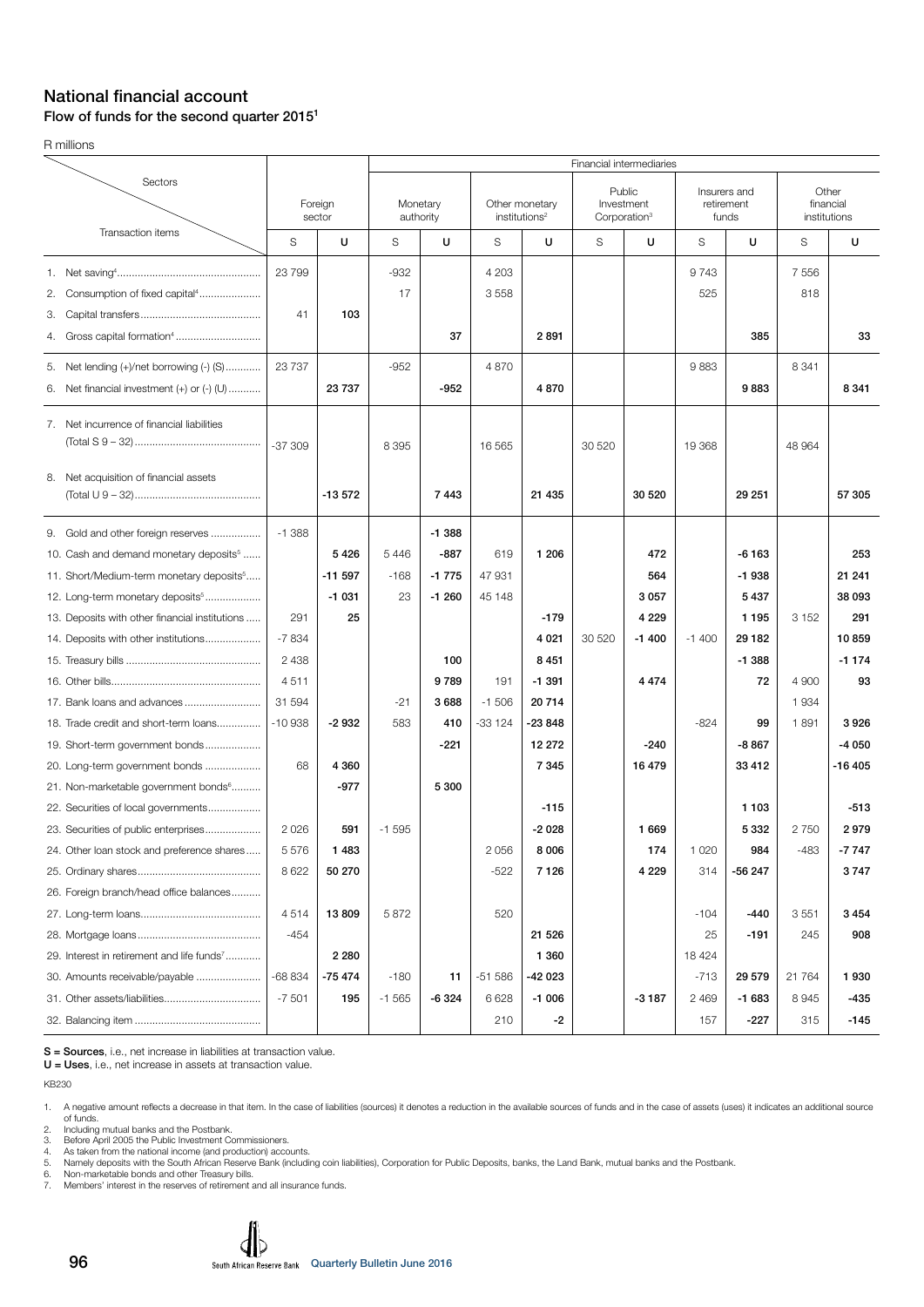#### National financial account (continued) Flow of funds for the second quarter 20151

R millions

|          | General government |          |             |          | Corporate business enterprises |          |          |             |         |          |         |                                                               |
|----------|--------------------|----------|-------------|----------|--------------------------------|----------|----------|-------------|---------|----------|---------|---------------------------------------------------------------|
|          | Central            |          |             |          |                                |          |          |             |         |          | Sectors |                                                               |
|          | and<br>provincial  |          | Local       |          | Public                         |          | Private  | Households, |         |          |         |                                                               |
|          | governments        |          | governments |          | sector                         | sector   |          |             | etc.    |          | Total   |                                                               |
| S        | U                  | S        | U           | S        | U                              | S        | U        | S           | U       | S        | U       | Transaction items                                             |
| $-7425$  |                    | $-11939$ |             | $-6275$  |                                | 27 4 28  |          | 26 4 66     |         | 72 624   |         | 1. Net saving <sup>4</sup>                                    |
| 13 987   |                    | 5 2 2 3  |             | 18 2 21  |                                | 80 068   |          | 15 687      |         | 138 104  |         | 2.<br>Consumption of fixed capital <sup>4</sup>               |
|          | 5 1 4 0            | 1528     |             |          |                                | 300      | 15       | 3415        | 26      | 5 2 8 4  | 5 2 8 4 | IЗ.<br>Capital transfers                                      |
|          |                    |          |             |          |                                |          |          |             |         |          |         |                                                               |
|          | 17842              |          | 17 050      |          | 40 4 23                        |          | 109 370  |             | 22 697  |          | 210 728 | Gross capital formation <sup>4</sup><br>4.                    |
| $-16420$ |                    | $-22238$ |             | $-28477$ |                                | $-1589$  |          | 22 845      |         |          |         | 5. Net lending (+)/net borrowing (-) (S)                      |
|          | $-16420$           |          | -22 238     |          | $-28477$                       |          | $-1589$  |             | 22 845  |          |         | Net financial investment $(+)$ or $(-)$ (U)<br>6.             |
|          |                    |          |             |          |                                |          |          |             |         |          |         |                                                               |
|          |                    |          |             |          |                                |          |          |             |         |          |         | 7.<br>Net incurrence of financial liabilities                 |
| 46 640   |                    | 41 586   |             | 9858     |                                | 87 925   |          | 13 375      |         | 285 887  |         | (Total S 9 – 32)                                              |
|          |                    |          |             |          |                                |          |          |             |         |          |         | 8.<br>Net acquisition of financial assets                     |
|          | 30 220             |          | 19 348      |          | $-18619$                       |          | 86 336   |             | 36 220  |          | 285 887 | (Total U 9 - 32)                                              |
|          |                    |          |             |          |                                |          |          |             |         |          |         |                                                               |
|          |                    |          |             |          |                                |          |          |             |         | $-1.388$ |         | -1 388 9. Gold and other foreign reserves                     |
|          | $-6017$            |          | $-4217$     |          | 2017                           |          | 6426     |             | 7549    | 6 0 6 5  |         | 6 065   10. Cash and demand monetary deposits <sup>5</sup>    |
|          | 30 739             |          | -12 129     |          | $-7578$                        |          | 10 599   |             | 19637   | 47 763   |         | 47 763 11. Short/Medium-term monetary deposits <sup>5</sup>   |
|          | 2535               |          | 331         |          | 1 3 5 9                        |          | $-7209$  |             | 3859    | 45 171   | 45 171  | 12. Long-term monetary deposits <sup>5</sup>                  |
|          |                    |          | 5           | $-357$   | 1773                           |          | $-9960$  |             | 5707    | 3 0 8 6  |         | 3 086   13. Deposits with other financial institutions        |
|          | 9509               |          |             |          |                                | 8412     | $-22527$ |             | 54      | 29 698   | 29 698  | 14. Deposits with other institutions                          |
| $-3591$  |                    |          |             |          |                                |          | $-7142$  |             |         | $-1153$  | $-1153$ | 15. Treasury bills                                            |
|          | $\overline{2}$     |          |             | 1411     | 86                             | 5884     | 3772     |             |         | 16 897   | 16897   | 16. Other bills                                               |
| 5 6 38   |                    | $-660$   |             | 2018     |                                | $-15569$ |          | 974         |         | 24 402   | 24 402  | 17. Bank loans and advances                                   |
| 20       | 621                | 9552     | $-1644$     | $-16242$ | $-8410$                        | $-20668$ | $-37038$ | $-1426$     | $-2360$ | $-71176$ | -71 176 | 18. Trade credit and short-term loans                         |
| $-1106$  |                    |          |             |          |                                |          |          |             |         | $-1106$  |         | -1 106   19. Short-term government bonds                      |
| 44 893   |                    |          |             |          | $-202$                         |          |          |             | -28     | 44 961   | 44 961  | 20. Long-term government bonds                                |
| 4 2 8 8  |                    |          | 72          |          |                                |          |          |             | $-107$  | 4 2 8 8  |         | 4 288 21. Non-marketable government bonds <sup>6</sup>        |
|          |                    | 697      |             |          |                                |          | 222      |             |         | 697      | 697     | 22. Securities of local governments                           |
|          | $-36$              |          |             | 5 3 2 3  |                                |          | $-1$     |             | -2      | 8 5 0 4  |         | 8 504 23. Securities of public enterprises                    |
|          | 194                | $-6578$  | 6           | -212     | -267                           | 491      | -954     |             | -9      | 1870     |         | 1 870 24. Other loan stock and preference shares              |
|          |                    |          |             | 4        | 3 3 2 8                        | 11839    | 7804     |             |         | 20 257   |         | <b>20 257</b> 25. Ordinary shares                             |
|          |                    |          |             |          |                                |          |          |             |         |          |         | 26. Foreign branch/head office balances                       |
| $-1.382$ | 10 222             | 10 360   | -29         | 9905     | $-896$                         | 9067     | 15768    | 372         | 787     | 42 675   |         | 42 675 27. Long-term loans                                    |
|          |                    | $-19$    | $-7$        | 996      |                                | 13411    |          | 8 0 3 2     |         | 22 236   |         | 22 236 28. Mortgage loans                                     |
|          | -500               |          |             |          | 1834                           |          |          |             | $-3555$ | 18 4 24  |         |                                                               |
|          |                    |          |             |          |                                |          | 17 005   |             |         |          |         | 18 424 29. Interest in retirement and life funds <sup>7</sup> |
| $-2120$  | $-17049$           | 576      |             | $-3590$  | $-15133$                       | 47 215   | 60 867   | 4 8 6 4     | 4688    | $-52604$ |         | -52 604 30. Amounts receivable/payable                        |
|          |                    | 27 494   | 36 720      | 10 452   | 3 3 5 3                        | 27 860   | 47 708   | 559         |         | 75 341   | 75 341  | 31. Other assets/liabilities                                  |
|          |                    | 164      | 240         | 150      | 117                            | $-17$    | 996      |             |         | 979      |         | 979 32. Balancing item                                        |

S = Sources, i.e., net increase in liabilities at transaction value.

U = Uses, i.e., net increase in assets at transaction value.

KB231

2. Including mutual banks and the Postbank. 3. Before April 2005 the Public Investment Commissioners. 4. As taken from the national income (and production) accounts.

5. Namely deposits with the South African Reserve Bank (including coin liabilities), Corporation for Public Deposits, banks, the Land Bank, mutual banks and the Postbank. 6. Non-marketable bonds and other Treasury bills. 7. Mexicut inter interest interest in the outlier and production) accounts.<br>5. Namely deposits with the South African Reserve Bank (including coin lis<br>6. Non-marketable bonds and other Treasury bills.<br>7. Members' interest

<sup>1.</sup> A negative amount reflects a decrease in that item. In the case of liabilities (sources) it denotes a reduction in the available sources of funds and in the case of assets (uses) it indicates an additional source<br>of fun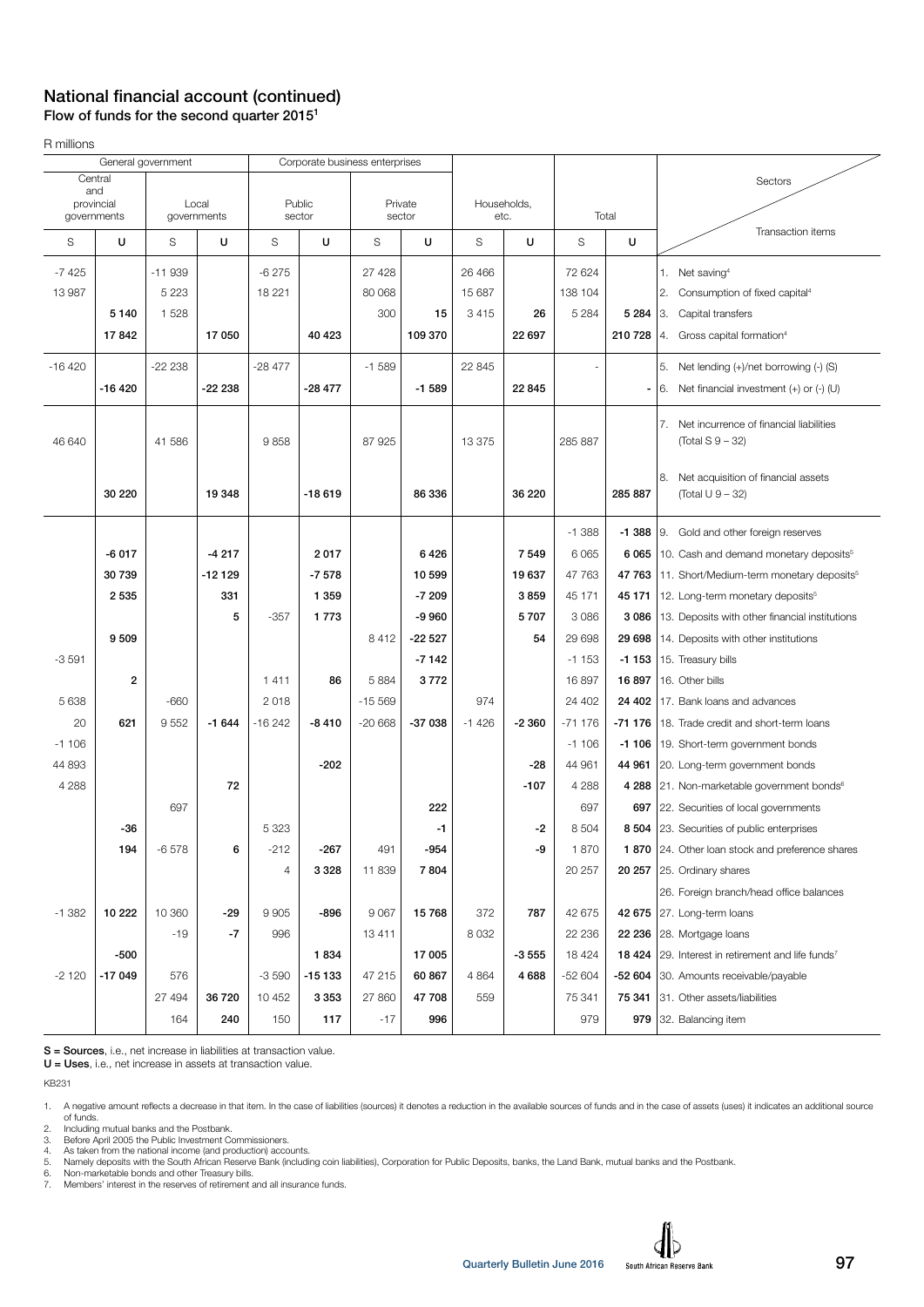#### National financial account Flow of funds for the third quarter 20151

R millions

|                                                                                                                                                                                                  |                             |                           |                             |                              |                          |                                             | Financial intermediaries                         |                         |                                  |                                     |                               |                                    |
|--------------------------------------------------------------------------------------------------------------------------------------------------------------------------------------------------|-----------------------------|---------------------------|-----------------------------|------------------------------|--------------------------|---------------------------------------------|--------------------------------------------------|-------------------------|----------------------------------|-------------------------------------|-------------------------------|------------------------------------|
| Sectors                                                                                                                                                                                          | Foreign<br>sector           |                           |                             | Monetary<br>authority        |                          | Other monetary<br>institutions <sup>2</sup> | Public<br>Investment<br>Corporation <sup>3</sup> |                         |                                  | Insurers and<br>retirement<br>funds |                               | Other<br>financial<br>institutions |
| Transaction items                                                                                                                                                                                | S                           | U                         | S                           | U                            | S                        | U                                           | S                                                | U                       | S                                | U                                   | S                             | U                                  |
| 2. Consumption of fixed capital <sup>4</sup><br>З.                                                                                                                                               | 57 602<br>43                | 106                       | 950<br>18                   |                              | 11928<br>3723            |                                             |                                                  |                         | 11 572<br>498                    |                                     | 7 0 3 3<br>840                |                                    |
| Gross capital formation <sup>4</sup><br>4.                                                                                                                                                       |                             |                           |                             | 36                           |                          | 2851                                        |                                                  |                         |                                  | 565                                 |                               | 66                                 |
| 5. Net lending (+)/net borrowing (-) (S)<br>Net financial investment $(+)$ or $(-)$ $($ U $)$<br>6.                                                                                              | 57 539                      | 57 539                    | 932                         | 932                          | 12 800                   | 12 800                                      |                                                  |                         | 11 505                           | 11 505                              | 7807                          | 7807                               |
| 7. Net incurrence of financial liabilities                                                                                                                                                       | -78 758                     |                           | 40 627                      |                              | 11 663                   |                                             | 33 053                                           |                         | 39 589                           |                                     | 31 767                        |                                    |
| 8. Net acquisition of financial assets                                                                                                                                                           |                             | $-21219$                  |                             | 41 559                       |                          | 24 4 63                                     |                                                  | 33 053                  |                                  | 51 094                              |                               | 39 574                             |
| 9. Gold and other foreign reserves<br>10. Cash and demand monetary deposits <sup>5</sup><br>11. Short/Medium-term monetary deposits <sup>5</sup><br>12. Long-term monetary deposits <sup>5</sup> | $-510$                      | $-1259$<br>19 264<br>2801 | 25 291<br>$-128$<br>25      | $-510$<br>$-4922$<br>-13 299 | 822<br>62 961<br>$-6018$ | 9099                                        |                                                  | 6 3 4 7                 |                                  | 1649<br>5455<br>$-16125$            |                               | 1 001<br>14713<br>5620             |
| 13. Deposits with other financial institutions<br>14. Deposits with other institutions                                                                                                           | 416<br>$-33840$<br>4543     | 15                        |                             | $-101$                       |                          | 1017<br>-43 645<br>5950                     | 33 053                                           | $-1325$<br>2 1 3 5      | 2 1 3 5                          | 1 3 8 8<br>28 8 96<br>576           | 32 828                        | 416<br>8 2 9 8<br>$-284$           |
| 17. Bank loans and advances<br>18. Trade credit and short-term loans                                                                                                                             | 4 4 5 0<br>3955<br>$-18567$ | 1 5 5 1                   | $-90$<br>$-3016$<br>4 1 2 0 | 3793<br>34 641<br>$-167$     | $-283$<br>9967<br>15 646 | 528<br>34 847<br>13 263                     |                                                  | 4 8 0 8                 | $-250$<br>12 616                 | 640<br>466                          | $-6279$<br>15 682<br>$-1.383$ | 21 694<br>1491                     |
| 19. Short-term government bonds<br>20. Long-term government bonds<br>21. Non-marketable government bonds <sup>6</sup><br>22. Securities of local governments                                     | 2 4 3 1                     | $-237$                    |                             | -50<br>24 140                |                          | $-126$<br>3999<br>340                       |                                                  | $-158$<br>1796          |                                  | $-27209$<br>42 692<br>-306          |                               | $-1252$<br>5 0 7 9<br>-64          |
| 23. Securities of public enterprises<br>24. Other loan stock and preference shares                                                                                                               | $-1890$<br>12 884<br>26 550 | -865<br>-706<br>12 597    | $-95$                       |                              | 114<br>6 1 0 3           | $-1228$<br>13 056<br>$-2993$                |                                                  | 3955<br>-626<br>15 3 68 | 1 632<br>53                      | 748<br>53 633<br>-34 670            | $-1060$<br>311                | $-1660$<br>1 542<br>$-8122$        |
| 26. Foreign branch/head office balances<br>29. Interest in retirement and life funds <sup>7</sup><br>30. Amounts receivable/payable                                                              | 3564<br>$-95$<br>$-68918$   | 21 513<br>1866<br>-71 216 | 12 239<br>808               | 1<br>$-2$                    | 775<br>$-72648$          | 25 143<br>$-650$<br>-48 563                 |                                                  |                         | $-189$<br>35<br>22 093<br>$-552$ | $-46298$<br>$-56$<br>41 987         | 3 1 1 0<br>123<br>$-9255$     | 5536<br>989<br>-16 521             |
|                                                                                                                                                                                                  | $-13731$                    | $-6543$                   | 1 473                       | $-1965$                      | $-5582$<br>$-194$        | 14 319<br>107                               |                                                  | 753                     | 2012<br>4                        | $-2279$<br>-93                      | $-2233$<br>$-77$              | 824<br>274                         |

S = Sources, i.e., net increase in liabilities at transaction value.

U = Uses, i.e., net increase in assets at transaction value.

KB230

1. A negative amount reflects a decrease in that item. In the case of liabilities (sources) it denotes a reduction in the available sources of funds and in the case of assets (uses) it indicates an additional source<br>of fun

 $\mathbf{d}$ b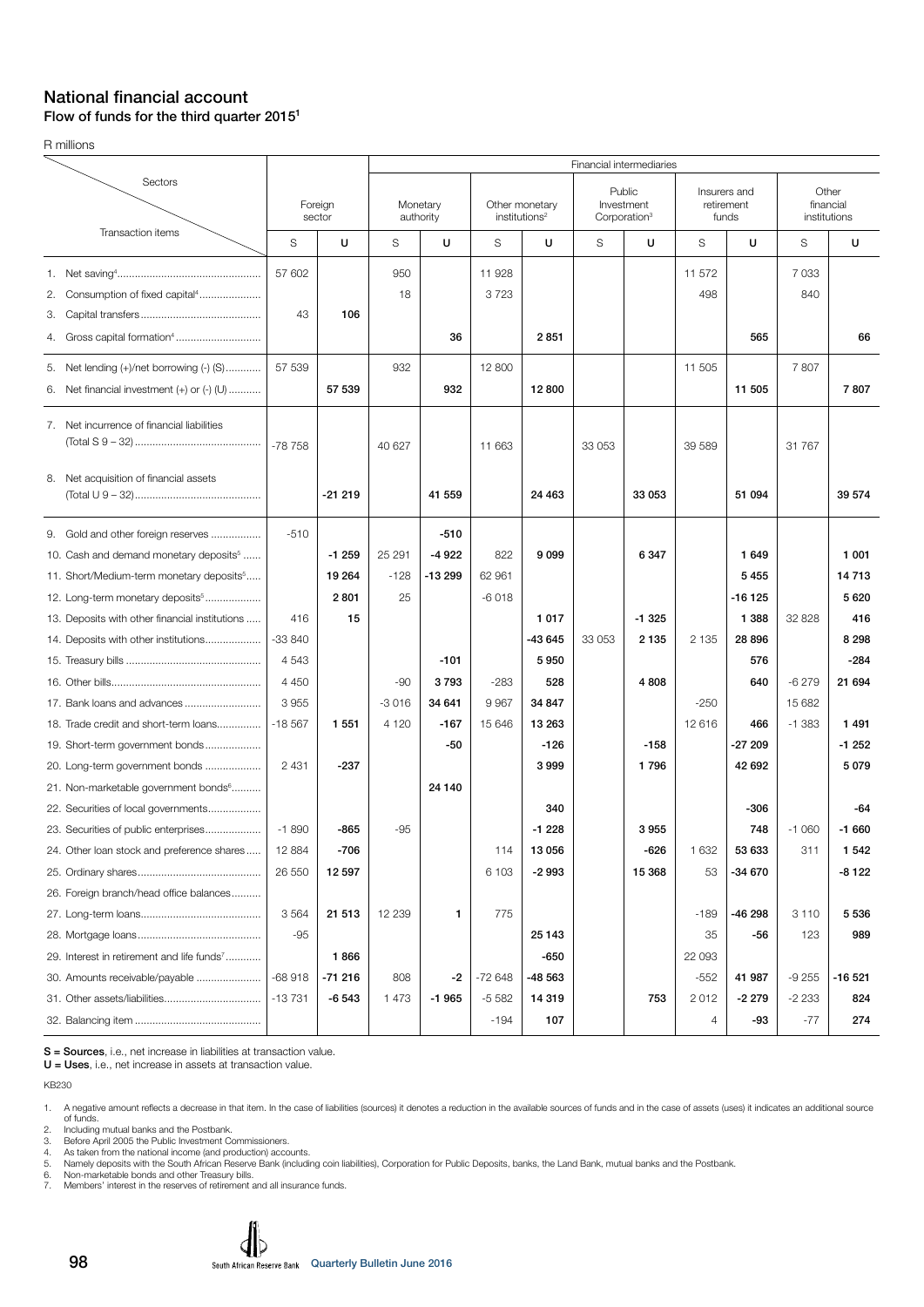## National financial account (continued) Flow of funds for the third quarter 20151

R millions

|            | General government |          |                      | Corporate business enterprises |                  |          |                   |         |                     |           |            |                                                               |
|------------|--------------------|----------|----------------------|--------------------------------|------------------|----------|-------------------|---------|---------------------|-----------|------------|---------------------------------------------------------------|
|            | Central            |          |                      |                                |                  |          |                   |         |                     |           |            | Sectors                                                       |
| and        |                    |          |                      |                                |                  |          |                   |         |                     |           |            |                                                               |
| provincial | governments        |          | Local<br>governments |                                | Public<br>sector |          | Private<br>sector |         | Households,<br>etc. |           | Total      |                                                               |
| S          | U                  | S        | U                    | S                              | U                | S        | U                 | S       | U                   | S         | U          | Transaction items                                             |
|            |                    |          |                      |                                |                  |          |                   |         |                     |           |            |                                                               |
| $-30959$   |                    | $-9107$  |                      | -4725                          |                  | 20 275   |                   | 7857    |                     | 72 4 26   |            | 1. Net saving <sup>4</sup>                                    |
| 14 2 36    |                    | 5 3 4 8  |                      | 19018                          |                  | 81 617   |                   | 15913   |                     | 141 211   |            | 2.<br>Consumption of fixed capital <sup>4</sup>               |
|            | 25 316             | 9 2 7 7  |                      | 11 001                         |                  | 452      | 15                | 4 6 9 2 | 28                  | 25 4 65   | 25 4 65 3. | Capital transfers                                             |
|            | 19 4 46            |          | 18 549               |                                | 42 800           |          | 104 514           |         | 24 810              |           | 213 637    | 4. Gross capital formation <sup>4</sup>                       |
| $-61485$   |                    | $-13031$ |                      | $-17506$                       |                  | $-2185$  |                   | 3624    |                     |           |            | 5. Net lending (+)/net borrowing (-) (S)                      |
|            | $-61485$           |          | -13 031              |                                | $-17506$         |          | $-2185$           |         | 3624                |           |            | Net financial investment $(+)$ or $(-)$ (U)<br>6.             |
|            |                    |          |                      |                                |                  |          |                   |         |                     |           |            |                                                               |
|            |                    |          |                      |                                |                  |          |                   |         |                     |           |            | 7. Net incurrence of financial liabilities                    |
| 50 031     |                    | 1 5 4 4  |                      | 25 084                         |                  | 118 762  |                   | 15 5 98 |                     | 288 960   |            | (Total S 9 - 32)                                              |
|            |                    |          |                      |                                |                  |          |                   |         |                     |           |            |                                                               |
|            | $-11454$           |          | $-11487$             |                                | 7578             |          | 116 577           |         | 19 222              |           | 288 960    | 8.<br>Net acquisition of financial assets                     |
|            |                    |          |                      |                                |                  |          |                   |         |                     |           |            | (Total U 9 - 32)                                              |
|            |                    |          |                      |                                |                  |          |                   |         |                     | $-510$    |            | -510   9. Gold and other foreign reserves                     |
|            | $-18572$           |          | 3 3 5 8              |                                | $-2491$          |          | 25 737            |         | 6 1 6 6             | 26 113    |            | 26 113   10. Cash and demand monetary deposits <sup>5</sup>   |
|            | 20 377             |          | 1 639                |                                | 4537             |          | $-7079$           |         | 17 226              | 62 833    |            | 62 833   11. Short/Medium-term monetary deposits <sup>5</sup> |
|            | $-362$             |          | 310                  |                                | 1 6 3 4          |          | $-1976$           |         | 2 1 0 5             | $-5993$   |            | -5 993   12. Long-term monetary deposits <sup>5</sup>         |
|            |                    |          | 73                   |                                | 1728             |          | 20 534            |         | 9 3 9 8             | 33 244    |            | 33 244   13. Deposits with other financial institutions       |
|            | 6 2 3 4            |          |                      |                                |                  | $-72$    | $-738$            |         | 96                  | 1 2 7 6   |            | 1 276   14. Deposits with other institutions                  |
| 5910       |                    |          |                      |                                |                  |          | 4 3 1 2           |         |                     | 10 453    |            | <b>10 453</b>   15. Treasury bills                            |
|            |                    |          |                      | 459                            | $-35$            | 28 309   | -4862             |         |                     | 26 5 66   |            | 26 566   16. Other bills                                      |
| 24 559     |                    | 1 2 8 6  |                      | $-939$                         |                  | 11 345   |                   | 6899    |                     | 69 488    |            | 69 488   17. Bank loans and advances                          |
| 5          | 3 3 8 5            | $-6694$  | 4710                 | 1874                           | $-547$           | $-10405$ | $-20407$          | 1980    | $-4553$             | $-808$    |            | -808   18. Trade credit and short-term loans                  |
| $-28795$   |                    |          |                      |                                |                  |          |                   |         |                     | $-28795$  |            | -28 795   19. Short-term government bonds                     |
| 50 246     |                    |          |                      |                                | $-616$           |          |                   |         | -36                 | 52 677    |            | 52 677 20. Long-term government bonds                         |
| 23978      |                    |          | 25                   |                                |                  |          |                   |         | $-187$              | 23 978    |            | 23 978 21. Non-marketable government bonds <sup>6</sup>       |
|            |                    |          |                      |                                |                  |          | 30                |         |                     |           |            | 22. Securities of local governments                           |
|            | -8                 |          |                      | 2 4 7 9                        |                  |          | $-1517$           |         | 9                   | $-566$    |            | -566 23. Securities of public enterprises                     |
|            | 151                |          | 57                   | 6929                           | 232              | 48 735   | 3 2 6 2           |         | 4                   | 70 605    |            | 70 605 24. Other loan stock and preference shares             |
|            |                    |          |                      | 6                              | $-35$            | $-6551$  | 44 016            |         |                     | 26 161    |            | 26 161 25. Ordinary shares                                    |
|            |                    |          |                      |                                |                  |          |                   |         |                     |           |            | 26. Foreign branch/head office balances                       |
| $-527$     | 7984               | $-2165$  | $-1$                 | 5 9 0 7                        | $-487$           | -46 635  | $-9941$           | 1 2 9 3 | -935                | $-22628$  |            | -22 628 $ 27.$ Long-term loans                                |
|            |                    |          |                      | 166                            |                  | 14 0 55  |                   | 11792   |                     | 26 076    |            | 26 076   28. Mortgage loans                                   |
|            | -800               |          |                      |                                | 23               |          | $-1532$           |         | 23 186              | 22 093    |            | 22 093 29. Interest in retirement and life funds <sup>7</sup> |
| $-25345$   | -29 843            | $-301$   |                      | 3 3 9 1                        | 1 3 3 3          | 74 614   | 51 422            | $-6454$ | $-33257$            | $-104660$ |            | -104 660 30. Amounts receivable/payable                       |
|            |                    | 9314     | -21 494              | 4 609                          | 2 2 2 7          | 5 1 6 8  | 15 276            | 88      |                     | 1 1 1 8   |            | 1 118 31. Other assets/liabilities                            |
|            |                    | 104      | $-164$               | 203                            | 75               | 199      | 40                |         |                     | 239       |            | 239 32. Balancing item                                        |
|            |                    |          |                      |                                |                  |          |                   |         |                     |           |            |                                                               |

S = Sources, i.e., net increase in liabilities at transaction value.

U = Uses, i.e., net increase in assets at transaction value.

KB231

4. As taken from the national income (and production) accounts.<br>5. Namely deposits with the South African Reserve Bank (including coin liabilities), Corporation for Public Deposits, banks, the Land Bank, mutual banks and t

6. Non-marketable bonds and other Treasury bills. 7. Members' interest in the reserves of retirement and all insurance funds.

<sup>1.</sup> A negative amount reflects a decrease in that item. In the case of liabilities (sources) it denotes a reduction in the available sources of funds and in the case of assets (uses) it indicates an additional source<br>2. Inc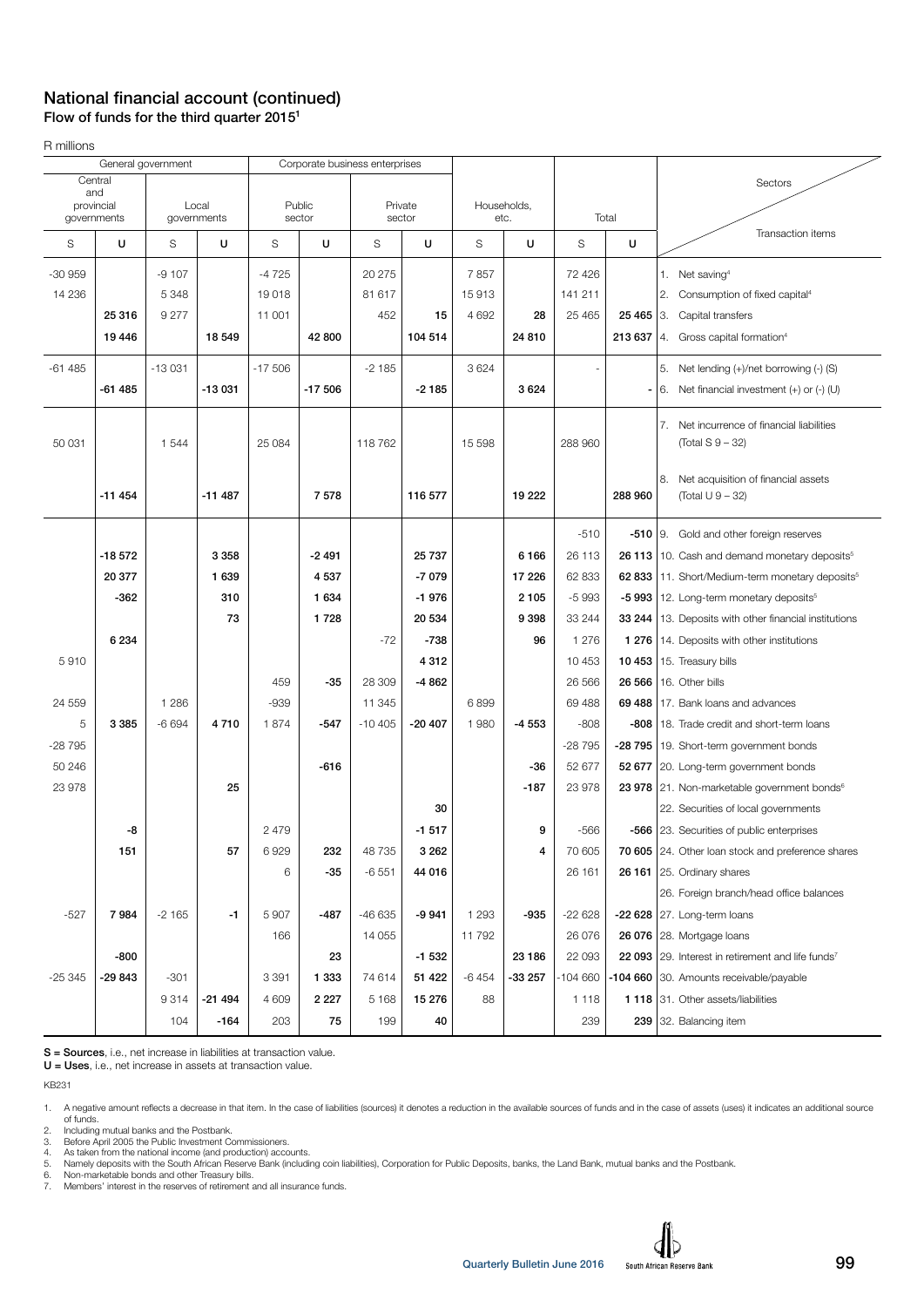#### National financial account Flow of funds for the fourth quarter 20151

R millions

|                                                                                                     |                   |          |           |                       |              |                                             |                                                  | Financial intermediaries |                |                                     |                                    |          |
|-----------------------------------------------------------------------------------------------------|-------------------|----------|-----------|-----------------------|--------------|---------------------------------------------|--------------------------------------------------|--------------------------|----------------|-------------------------------------|------------------------------------|----------|
| Sectors                                                                                             | Foreign<br>sector |          |           | Monetary<br>authority |              | Other monetary<br>institutions <sup>2</sup> | Public<br>Investment<br>Corporation <sup>3</sup> |                          |                | Insurers and<br>retirement<br>funds | Other<br>financial<br>institutions |          |
| Transaction items                                                                                   | S                 | U        | S         | U                     | S            | U                                           | S                                                | U                        | S              | U                                   | S                                  | U        |
| 2. Consumption of fixed capital <sup>4</sup><br>З.                                                  | 45 209<br>42      | 102      | 187<br>19 |                       | 9570<br>3940 |                                             |                                                  |                          | 7 0 2 2<br>782 |                                     | 8559<br>864                        |          |
| Gross capital formation <sup>4</sup><br>4.                                                          |                   |          |           | 40                    |              | 2419                                        |                                                  |                          |                | 745                                 |                                    | 56       |
| 5. Net lending (+)/net borrowing (-) (S)<br>Net financial investment $(+)$ or $(-)$ $($ U $)$<br>6. | 45 149            | 45 149   | 166       | 166                   | 11 091       | 11 091                                      |                                                  |                          | 7 0 5 9        | 7 0 5 9                             | 9 3 6 7                            | 9 3 6 7  |
| 7. Net incurrence of financial liabilities                                                          | $-98424$          |          | 27 849    |                       | 162 682      |                                             | 16 283                                           |                          | 7824           |                                     | 89 531                             |          |
| 8. Net acquisition of financial assets                                                              |                   | $-53275$ |           | 28 015                |              | 173 773                                     |                                                  | 16 283                   |                | 14 883                              |                                    | 98 898   |
| 9. Gold and other foreign reserves                                                                  | 5 1 1 3           |          |           | 5 1 1 3               |              |                                             |                                                  |                          |                |                                     |                                    |          |
| 10. Cash and demand monetary deposits <sup>5</sup>                                                  |                   | $-3278$  | 11 137    |                       | 40 933       | 4 6 31                                      |                                                  | 2922                     |                | $-7868$                             |                                    | 917      |
| 11. Short/Medium-term monetary deposits <sup>5</sup>                                                |                   | 8876     | 9         |                       | 30 410       |                                             |                                                  | $-609$                   |                | -969                                |                                    | $-13974$ |
| 12. Long-term monetary deposits <sup>5</sup>                                                        |                   | 2 9 0 1  | 27        |                       | $-9721$      |                                             |                                                  | $-2715$                  |                | 9212                                |                                    | $-14915$ |
| 13. Deposits with other financial institutions                                                      | 892               | 78       |           |                       |              | -669                                        |                                                  | 4 9 8 7                  |                | 1 2 6 8                             | 22 269                             | 892      |
| 14. Deposits with other institutions                                                                | 1916              |          |           |                       |              | 44 093                                      | 16 283                                           | $-4945$                  | $-4945$        | 14 090                              |                                    | 37 295   |
|                                                                                                     | $-3825$           |          |           | 101                   |              | $-2139$                                     |                                                  |                          |                | $-437$                              |                                    | $-1019$  |
|                                                                                                     | 1 667             |          |           | 6760                  | $-506$       | $-7735$                                     |                                                  | 4879                     |                | -362                                | $-2560$                            | $-2620$  |
| 17. Bank loans and advances                                                                         | -39 825           |          | $-697$    | $-1603$               | 3 0 0 9      | -4 826                                      |                                                  |                          | $-34$          |                                     | $-4395$                            |          |
| 18. Trade credit and short-term loans                                                               | $-27064$          | $-10141$ | 3916      | $-222$                | 19 067       | 8 5 3 4                                     |                                                  |                          | $-5188$        | $-15624$                            | 13 5 27                            | 10 145   |
| 19. Short-term government bonds                                                                     |                   |          |           | $-483$                |              | $-5024$                                     |                                                  | 617                      |                | $-17664$                            |                                    | 2479     |
| 20. Long-term government bonds                                                                      | 1 5 2 1           | $-2887$  |           |                       |              | 22 1 20                                     |                                                  | 4872                     |                | 28 756                              |                                    | 13 262   |
| 21. Non-marketable government bonds <sup>6</sup>                                                    |                   | $-379$   |           | $-5652$               |              |                                             |                                                  |                          |                |                                     |                                    |          |
| 22. Securities of local governments                                                                 |                   |          |           |                       |              | $-513$                                      |                                                  | $-152$                   |                | $-557$                              |                                    | $-34$    |
| 23. Securities of public enterprises                                                                | 1 0 5 4           | 1 3 1 7  | 223       |                       |              | 1 670                                       |                                                  | 3886                     |                | $-1542$                             | $-5367$                            | $-2659$  |
| 24. Other loan stock and preference shares                                                          | 2055              | -3 513   |           |                       | $-1696$      | 17 279                                      |                                                  | 1 308                    | 21             | 9079                                | -611                               | -316     |
|                                                                                                     | 46 423            | 40 540   |           |                       | 21           | 1838                                        |                                                  | 16 674                   | 249            | 65 046                              |                                    | 27 474   |
| 26. Foreign branch/head office balances                                                             |                   |          |           |                       |              |                                             |                                                  |                          |                |                                     |                                    |          |
|                                                                                                     | 6 3 9 2           | 2312     | 12 450    | 4                     | 2680         |                                             |                                                  |                          | 18             | 2998                                | 8 3 3 8                            | 2994     |
|                                                                                                     | 496               |          |           |                       |              | 23 198                                      |                                                  |                          | 2              | 392                                 | $-1198$                            | 419      |
| 29. Interest in retirement and life funds <sup>7</sup>                                              |                   | 5914     |           |                       |              | 271                                         |                                                  |                          | 26 997         |                                     |                                    |          |
| 30. Amounts receivable/payable                                                                      | $-84531$          | $-72060$ | $-526$    | 5817                  | 60 403       | 69 495                                      |                                                  |                          | $-17502$       | -54 741                             | 47 402                             | 32 922   |
|                                                                                                     | $-10708$          | -22 955  | 1 3 1 0   | 18 180                | 18 061       | 1412                                        |                                                  | $-15441$                 | 7 9 0 4        | $-16146$                            | 11 844                             | 5477     |
|                                                                                                     |                   |          |           |                       | 21           | 138                                         |                                                  |                          | 302            | -48                                 | 282                                | 159      |

S = Sources, i.e., net increase in liabilities at transaction value.

U = Uses, i.e., net increase in assets at transaction value.

KB230

1. A negative amount reflects a decrease in that item. In the case of liabilities (sources) it denotes a reduction in the available sources of funds and in the case of assets (uses) it indicates an additional source<br>of fun

 $\mathbf d$ b